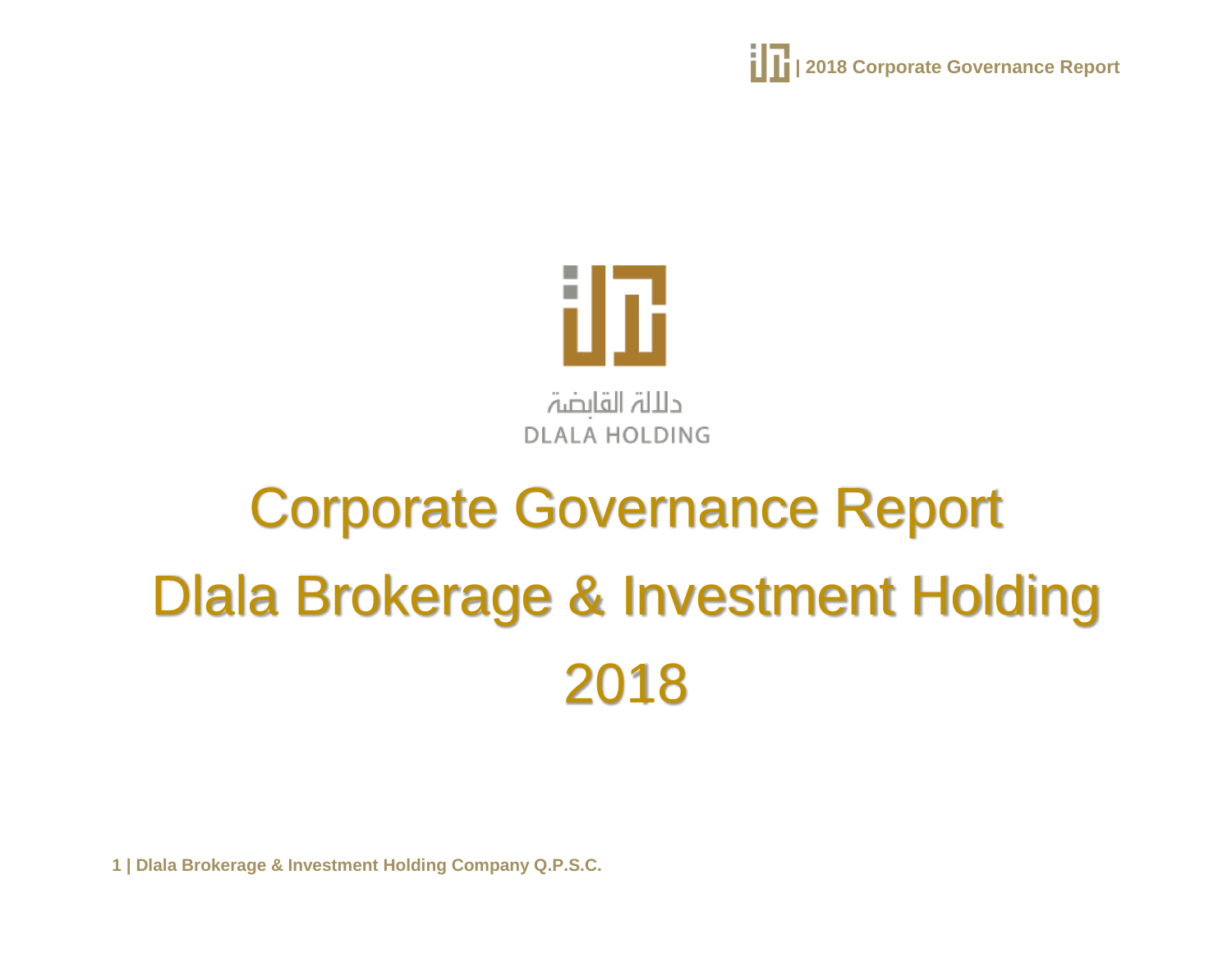

## **Table of Contents**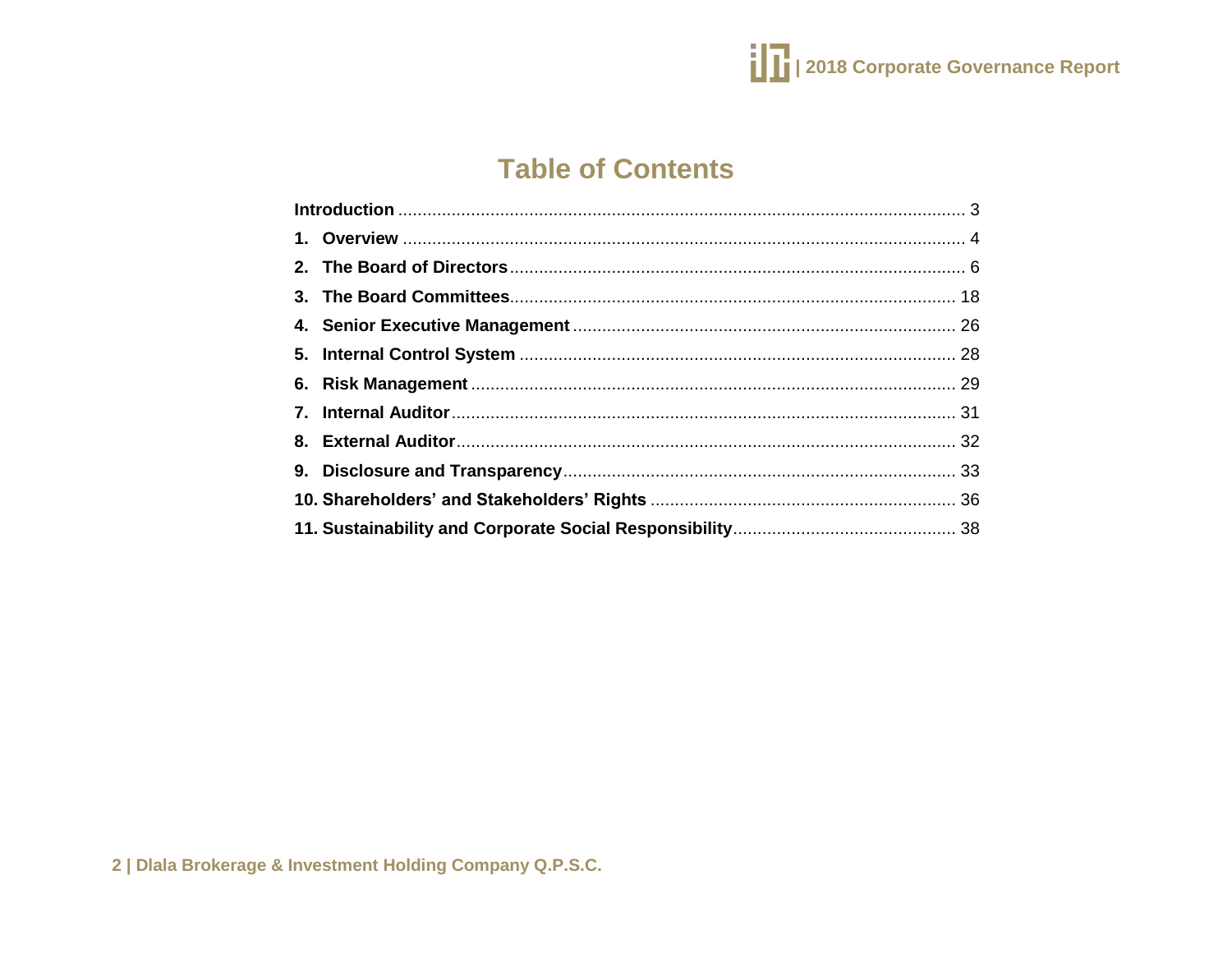

## <span id="page-2-0"></span>**Introduction**

Dlala Brokerage & Investment Holding (hereinafter referred to as "Dlala Holding", the "Company") is committed to applying the Governance Code for Companies & Legal Entities Listed on the Main Market (the "Code") issued by the Qatar Financial Market Authority ("QFMA"). The development of corporate governance standards to achieve best practices of good governance is one of the priorities of the Board of Directors and Senior Executive Management of Dlala Holding. The Company continuously enhance and improve its governance principles and framework for the benefit of its current and potential shareholders and stakeholders. The current Corporate Governance framework of the Company involves maintaining a good relationship between the board of directors and Senior Executive Management with the shareholders, stakeholders and the community.

In order to ensure the continuous enhancement and improvement of the Corporate Governance Framework, the following were ensured to be in place:

- $\triangleright$  Equal treatment amongst the shareholders of the Company
- $\triangleright$  Enhancing transparency and disclosure over material matters regarding the Company
- $\triangleright$  Compliance with the rules of relevant and applicable laws and regulations issued by the authorities
- $\triangleright$  Avoiding combination of roles of the Chairman and Executive Management.

This report was prepared in line with the QFMA's Code and considered Dlala Holding's efforts to comply with the QFMA's Code requirements and other relevant authorities.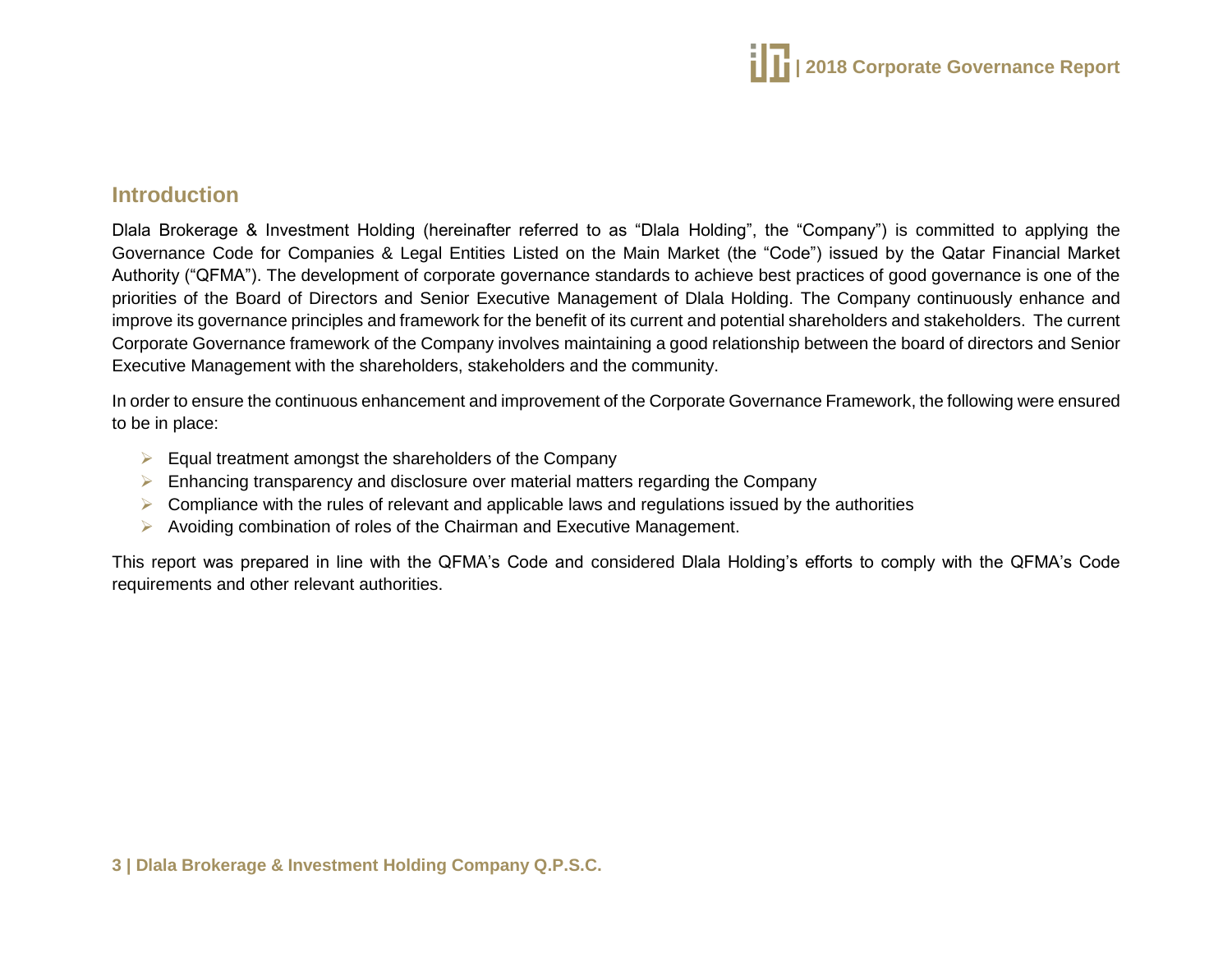

## <span id="page-3-0"></span>**1. Overview**

Dlala Holding has developed a Corporate Governance Charter, which is regularly reviewed to ensure its alignment with the QFMA's Corporate Governance Code, published in the Company's website. This Charter defines the corporate governance structure and responsibilities of the Board members and Senior Executive Management. This is also used by external users such as the shareholders, investors and other stakeholders to understand application of the corporate governance processes.

For the past several years, Dlala Holding has undertaken the following enhancements and improvements in order to ensure its full compliance with the QFMA requirements:

#### **Developed Governance Policy Documents**

In 2018, the Company has developed the following governance policies:

- 1. Related Party transactions policy
- 2. Disclosure policy
- 3. Insider's trading policy
- 4. Dividend distribution policy
- 5. Board Induction and Training
- 6. Performance assessment for Board and Executive Management
- 7. Remuneration Policy
- 8. Nomination Policy

The Board of Directors approved the abovementioned policies in January 2019, in order to achieve effective corporate governance practices within the Company.

#### **Engaged with external consultant to ensure effective Internal Control over Financial Reporting**

As explained in section 5 (Internal Control System) of this report, the Company has engaged an external consultant to assist on the implementation of internal control over financial reporting. This is in line with the Article 20 of the QFMA's Corporate Governance Code.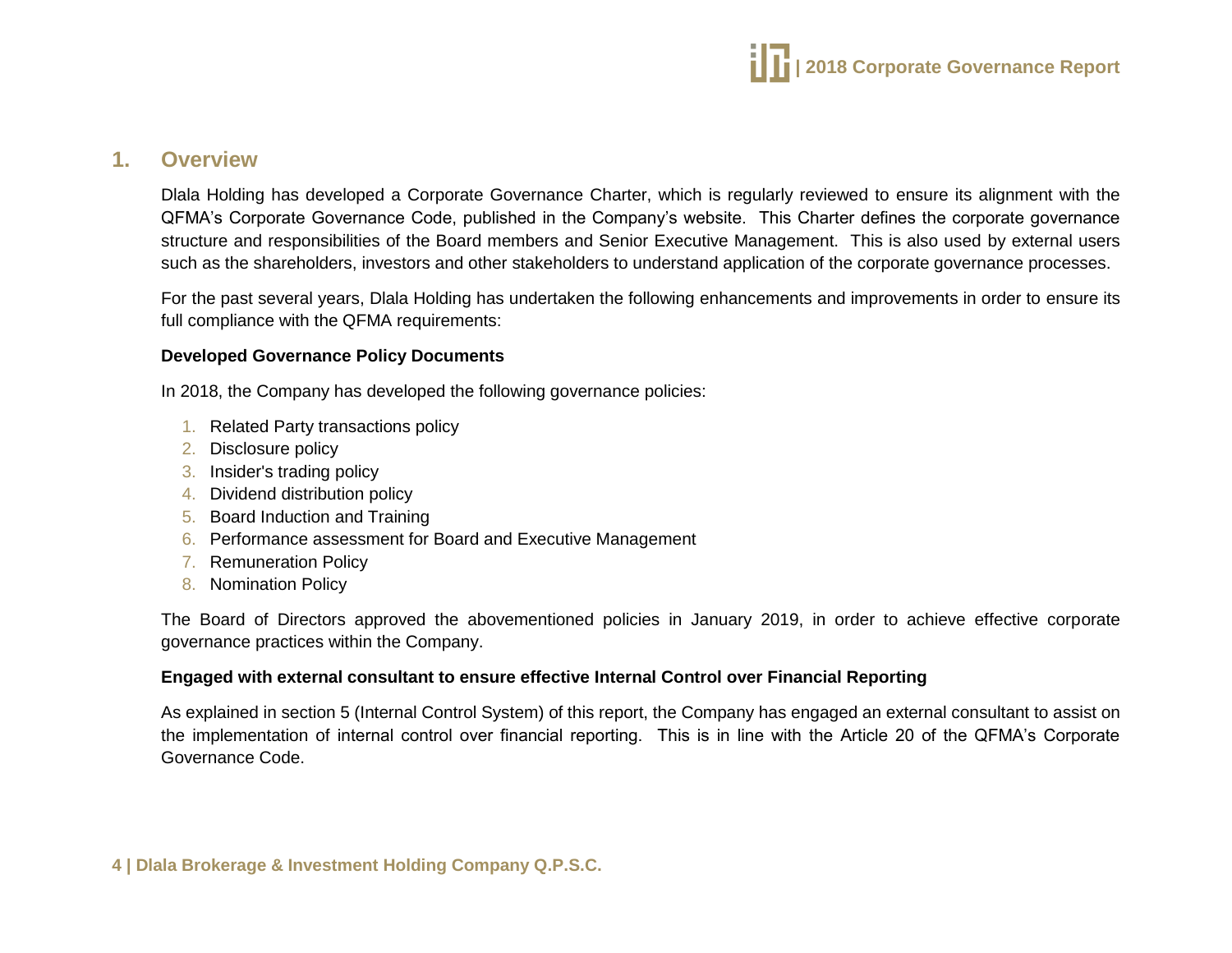

## **1.1 Conclusion**

Dlala Holding, represented by the Board of Directors and Senior Executive Management, is focused on continuously enhancing its corporate governance practices. The good governance practices is achieved by establishing the principles of transparency, responsibility acknowledgment, and justice and equality as per QFMA's regulation.

As highlighted within this report, the Company has undertaken procedures to strengthen its governance system. The Management of the Company also continues to update its internal policies and procedures to ensure its commitment to apply the requirements of governance in the business activities.

In conclusion, Dlala Holding confirms its commitment to the requirements of the QFMA's Corporate Governance Code, in order to maintain the stability and growth of the company and to gain the confidence and trust of its shareholders and other stakeholders. The Company will also continue to enhance its adherence to the Corporate Governance Code.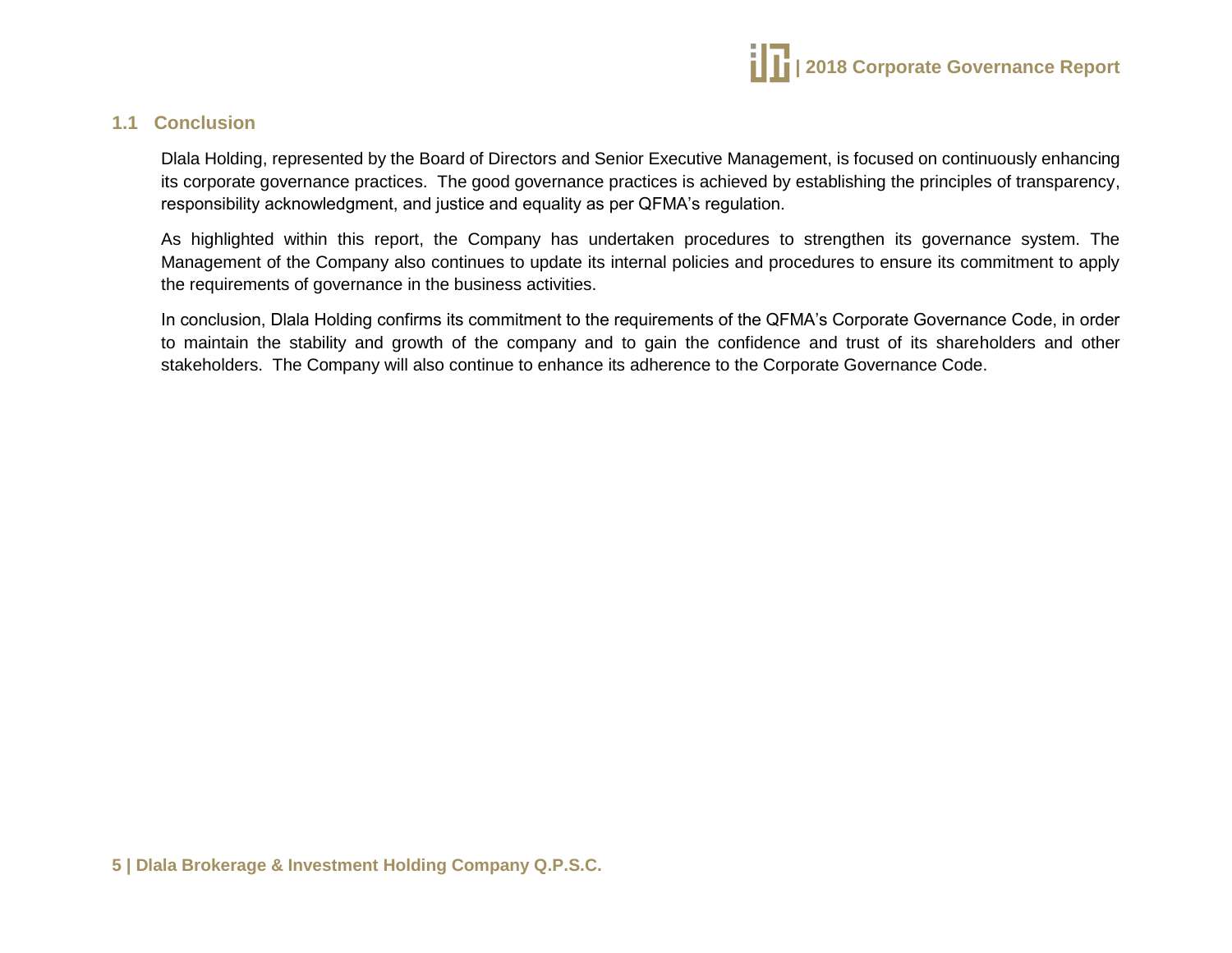

## <span id="page-5-0"></span>**2. The Board of Directors**

In order to achieve an effective corporate governance, there should be clear understanding on the respective duties and responsibilities of the Board, management and shareholders, and their relationships with each other, and their relationship with other stakeholders. This section focuses on the Board of Directors.

#### **2.1 Board Composition**

As per the Articles of Association, there should be nine (9) members of the Board elected for membership of three (3) years. Three (3) of the representatives shall come from the founders and the remaining members elected from the other shareholders. Moreover, one-third (1/3) should be independent members and majority are non-executive member. A seat or more may be allocated to represent the minority and another to represent the company employees.

During the General Assembly on 3 April 2017, nine (9) members were elected which are composed of the following:

- Six (6) representatives from the private sectors
- Three (3) of representatives from the following founders:
	- $\triangleright$  One (1) from Pension Fund of the General Retirement & Social Insurance Authority;
	- $\triangleright$  Two (2) from Qatar Investment Authority

On 18 April 2018, the Board elected Mr. Jaber Bin Hajjaj Al Shahwani as the Board Chairman, and Mr. Waleed Bin Raslan Al-Abdulla as the Vice Chairman. Afterwards, on November 2018, Qatar Investment Authority appointed Ms. Ebtesam Saleh Al Mannai as a replacement for Mr. Waleed Bin Raslan Al-Abdulla and on 12 December 2018, the Board re-elected and voted H. E. Sheikh Suhaim Bin Khaled Al-Thani as the Vice Chairman. The following is the summary of the Board replacements in 2018:

| Owner                                  | <b>Board Member</b>                  | <b>Replaced by</b>                 |
|----------------------------------------|--------------------------------------|------------------------------------|
| <b>Qatar Investment Authority</b>      | Mr. Waleed Bin Raslan Al-Abdulla     | Ms. Ebtesam Saleh Al Mannai        |
| <b>Qatar Investment Authority</b>      | Mr. Khalid Bin Al-Abdulla Al Sowaidi | Mr. Fayez Mohamed Al-Boainin       |
| Investment Fund of Qatari Armed Forces | Mr. Mohamed Al Khater                | Mr. Yousef Abdulrahman Al Khailifi |

In addition to the above, on 11 February 2019, the Board accepted the resignation of Mr. Jaber Bin Hajjaj Al Shahwani and elected H.E. Sheikh Suhaim Bin Khaled Al Thani as the Chairman.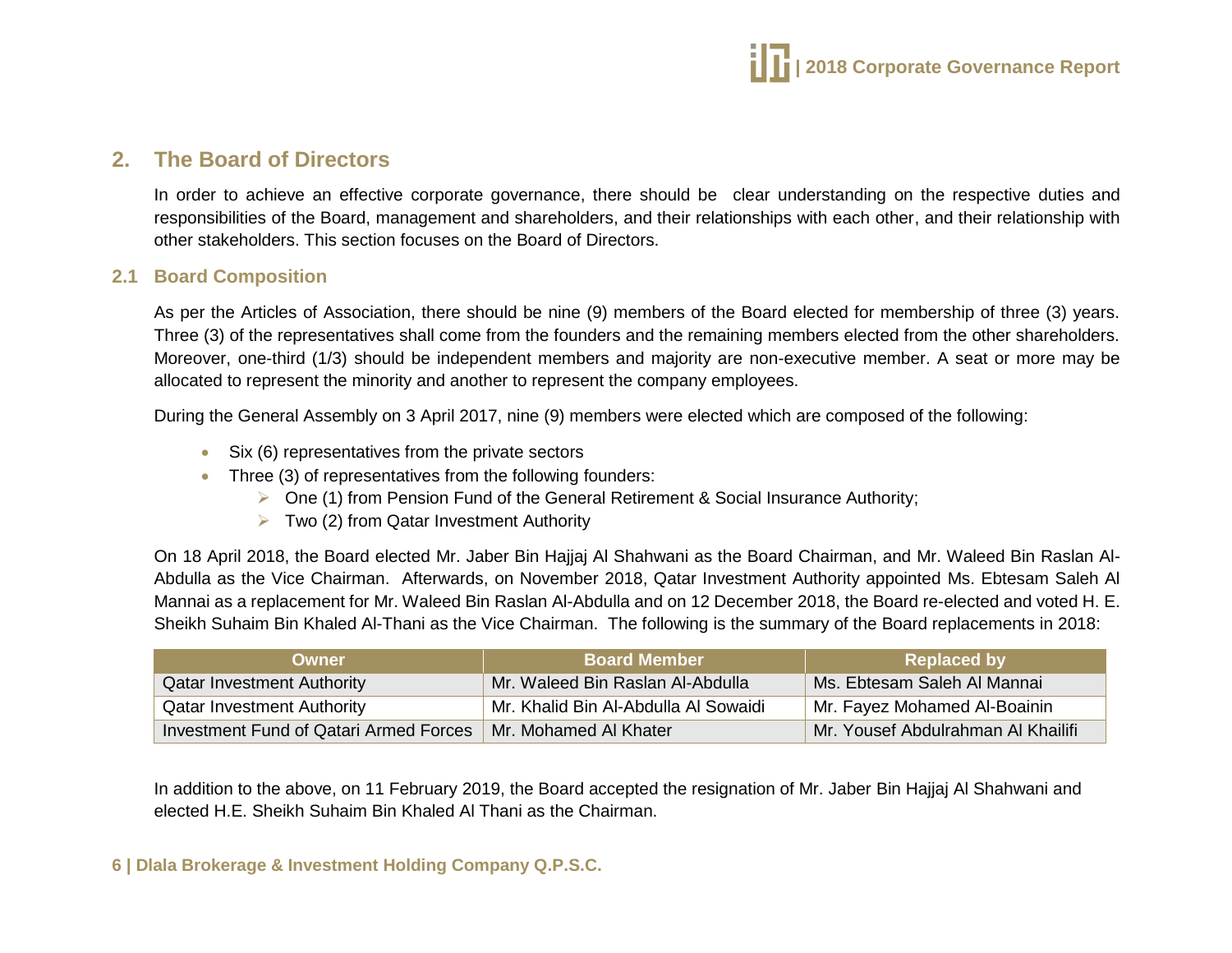The table below summarizes the current composition of the Dlala Holding Board of Directors as at 31 December 2018:

| No.            | <b>Board Member</b>                                                                                                                                   | <b>Position</b>                             | Non-<br><b>Executive</b> | Independent  | % of Shares<br><b>Personally</b><br><b>Owned</b> | % of Shares<br><b>Owned by</b><br><b>Company</b><br><b>Represented</b> |
|----------------|-------------------------------------------------------------------------------------------------------------------------------------------------------|---------------------------------------------|--------------------------|--------------|--------------------------------------------------|------------------------------------------------------------------------|
| $\mathbf 1$    | Mr. Jaber Bin Hajjaj Al Shahwani                                                                                                                      | Chairman                                    | ✓                        | $\checkmark$ | 0.25%                                            |                                                                        |
| $\overline{2}$ | H. E. Sheikh Suhaim Bin Khaled Al-Thani                                                                                                               | Vice Chairman /<br><b>Managing Director</b> | $\mathbf x$              | $\infty$     | 4.47%                                            |                                                                        |
| 3              | H. E. Sheikh Abdulrahman Bin Hamad<br>Al-Thani                                                                                                        | <b>Member</b>                               |                          |              | 0.23%                                            |                                                                        |
| 4              | Mr. Ali Bin Hussain Al-Sada                                                                                                                           | Member                                      | ✓                        | $\mathbf x$  | 5%                                               |                                                                        |
| 5              | Mr. Ahmed Bin Mohamed AI Asmakh                                                                                                                       | Member                                      | ✓                        | $\checkmark$ | 0.18%                                            |                                                                        |
| 6              | Mrs. Moza Bint Mohamed Al Sulaiti<br>(representative of Pension Fund of the<br><b>General Retirement &amp; Social Insurance</b><br><b>Authority</b> ) | Member                                      |                          |              |                                                  | 4.85%                                                                  |
| $\overline{7}$ | Mr. Fayez Mohamed Al-Boainin<br>(representative of Investment Fund of<br><b>Qatari Armed Forces)</b>                                                  | Member                                      |                          |              | 0.0006%                                          | 1.72%                                                                  |
| 8              | Ms. Ebtesam Saleh Al Mannai<br>(representative of Qatar Investment<br><b>Authority</b> )                                                              | Member                                      | ✓                        |              |                                                  | 1.72%                                                                  |
| 9              | Mr. Yousef Abdulrahman Al Khailifi<br>(representative of Investment Fund of<br><b>Qatari Armed Forces)</b>                                            | Member                                      |                          | $\infty$     |                                                  | 5%                                                                     |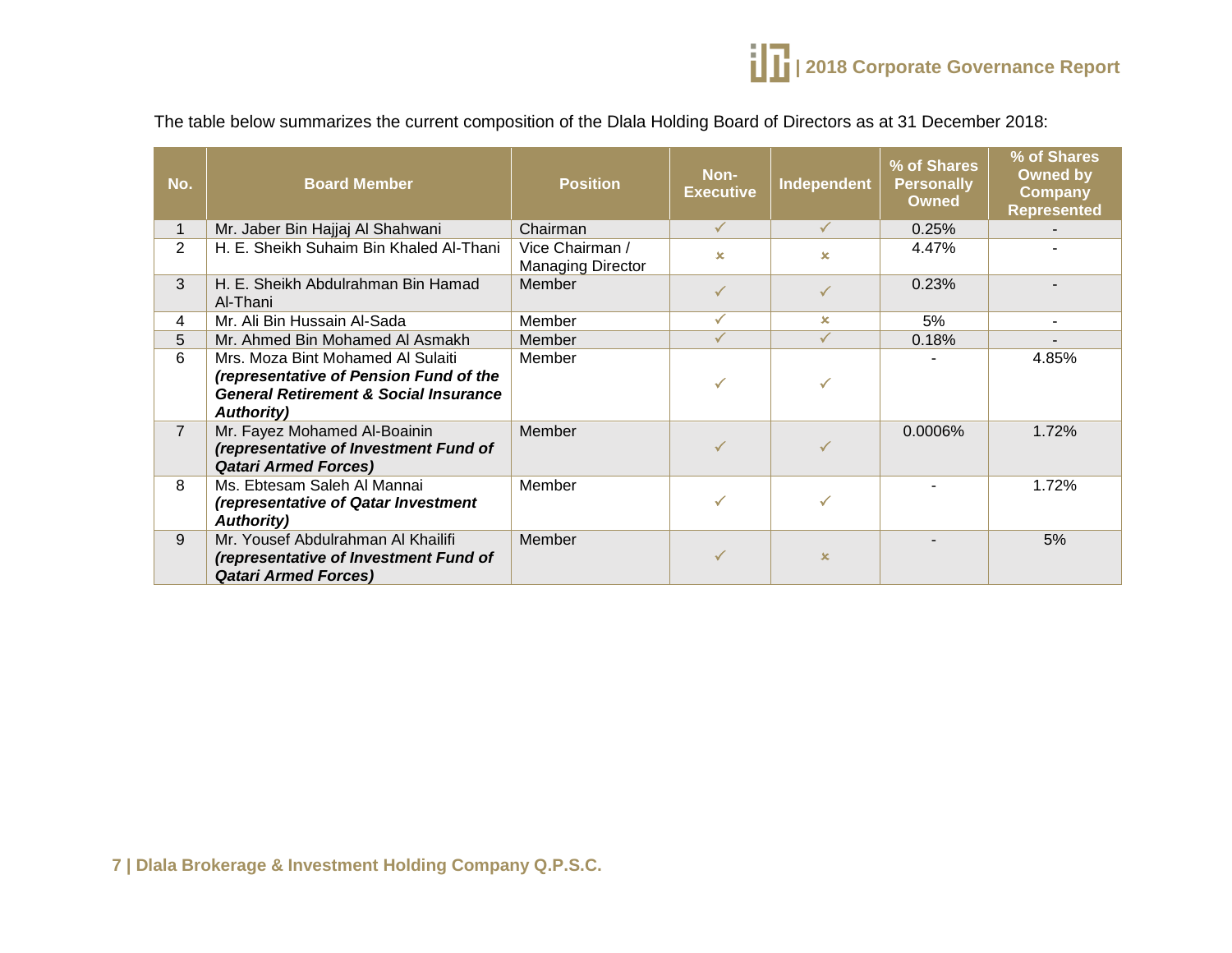

Below are the profiles of the board members and which Committee they are a member:

#### **Mr. Jaber Bin Hajjaj Al Shahwani**

#### *(Chairman of the Board)*

- Holds a Bachelor of Military Science from Kuwait in 1985; Bachelor of Science in Business Administration from Egypt in 2000, and Master from Arab Academy in 2012.
- Held many positions in government ministries and served as Director of the Office of the Minister of Health and
- Director of the Office of the Minister of State for Municipal Affairs and Agriculture.
- Has been elected to the Board of Directors since 2013.
- He is the Chairman of Executive Committee of Dlala Holding.

#### **H. E. Sheikh Suhaim Bin Khaled Al-Thani**

#### *(Vice Chairman of the Board)*

- Has completed a Bachelor of Business Administration from the University of Plymouth, UK.
- Has worked for HSBC and Deutsche Bank.
- He also received a number of courses in banking and finance.
- He is a member of the Executive Committee of Dlala Holding.

#### **H. E. Sheikh Abdulrahman Bin Hamad Al-Thani**

#### *(Board Member)*

- His Excellency Sheikh Abdulrahman bin Hamad Al-Thani served as Vice Chairman of the Board of Directors from 2014 until October 2016.
- He is a member of Nomination, Remuneration & Governance Committee of Dlala Holding.

#### **Mr. Ali Bin Hussain Al-Sada**

#### *(Board Member)*

- **Has completed Bachelor in Islamic Sciences in Qatar University**
- **Has extensive experience in the financial sector.**
- As a businessman, he is managing diverse investments
- A board member and member of the Executive Committee of Qatar National Bank since 1998. He is a member of the Board of Directors of Qatar Navigation Company (QSC) and a member of the Board of Directors of Halul Marine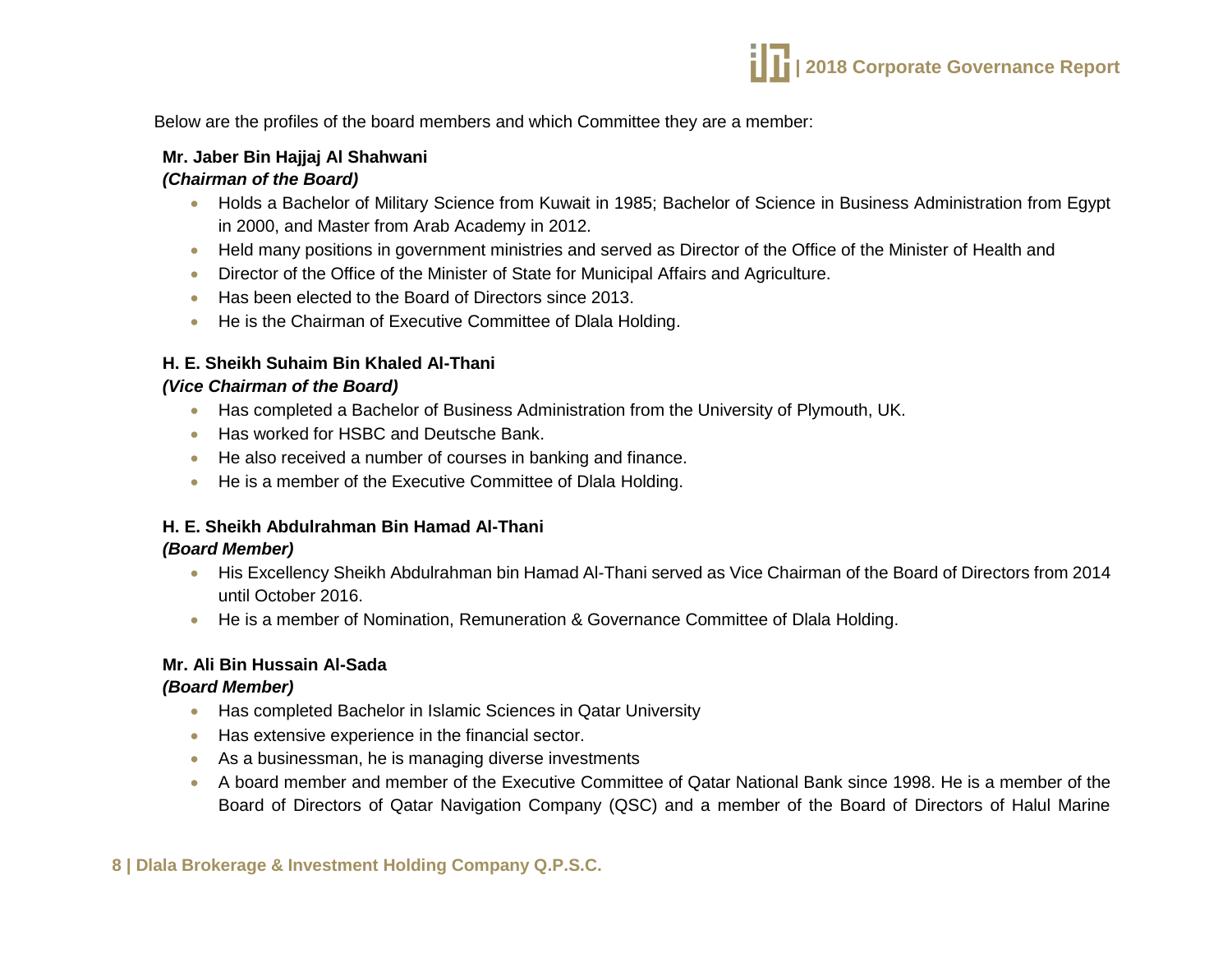

Services LLC, which is wholly owned by Qatar Navigation, and is a member of the Board of Directors of many companies outside the State of Qatar in the UAE, Bahrain and Syria.

• He is a member of the Executive Committee of Dlala Holding.

#### **Mr. Ahmed Bin Mohamed Al Asmakh**

#### *(Board Member)*

- Has completed Bachelor of Arts in History from Qatar University in 2002.
- Has been a second secretary at the Ministry of Foreign Affairs from 2003 to 2015. He has extensive experience in the financial sector and has extensive knowledge in the field of securities investment in local and international financial markets.
- Mr. Ahmed Al-Asmakh served as Managing Director from 2011 until February 2016.
- He is a member of the Audit Committee of Dlala Holding.

#### **Mrs. Moza Bint Mohamed Al Sulaiti**

#### *(Board Member)*

- She holds a Master's degree in Banking and Finance from Salford University in the United Kingdom.
- Has completed Bachelor of Science in Economic and Management (major in Accounting) in Qatar University.
- Mrs. Moza Al-Sulaiti is currently the Director of the Planning and Research Unit / Director of the Fund Accountancy Office at the Public Authority for Pensions and Social Security since 2009. Prior to that, she worked in the Audit Bureau since 1993 and participated in many economic and investment forums and conferences in the State of Qatar.
- She is the Chairman of the Audit Committee of Dlala Holding.

#### **Mr. Fayez Mohamed Al-Boainin**

#### *(Board Member)*

- Has completed Bachelor in Computer Science & Math from Pacific Lutheran University in Washington, USA.
- Has extensive experience in the Information Technology field, and held managerial positions in the Information Communication Technology department of Qatar Petroleum since 1988.
- He is a member of the Audit Committee of Dlala Holding.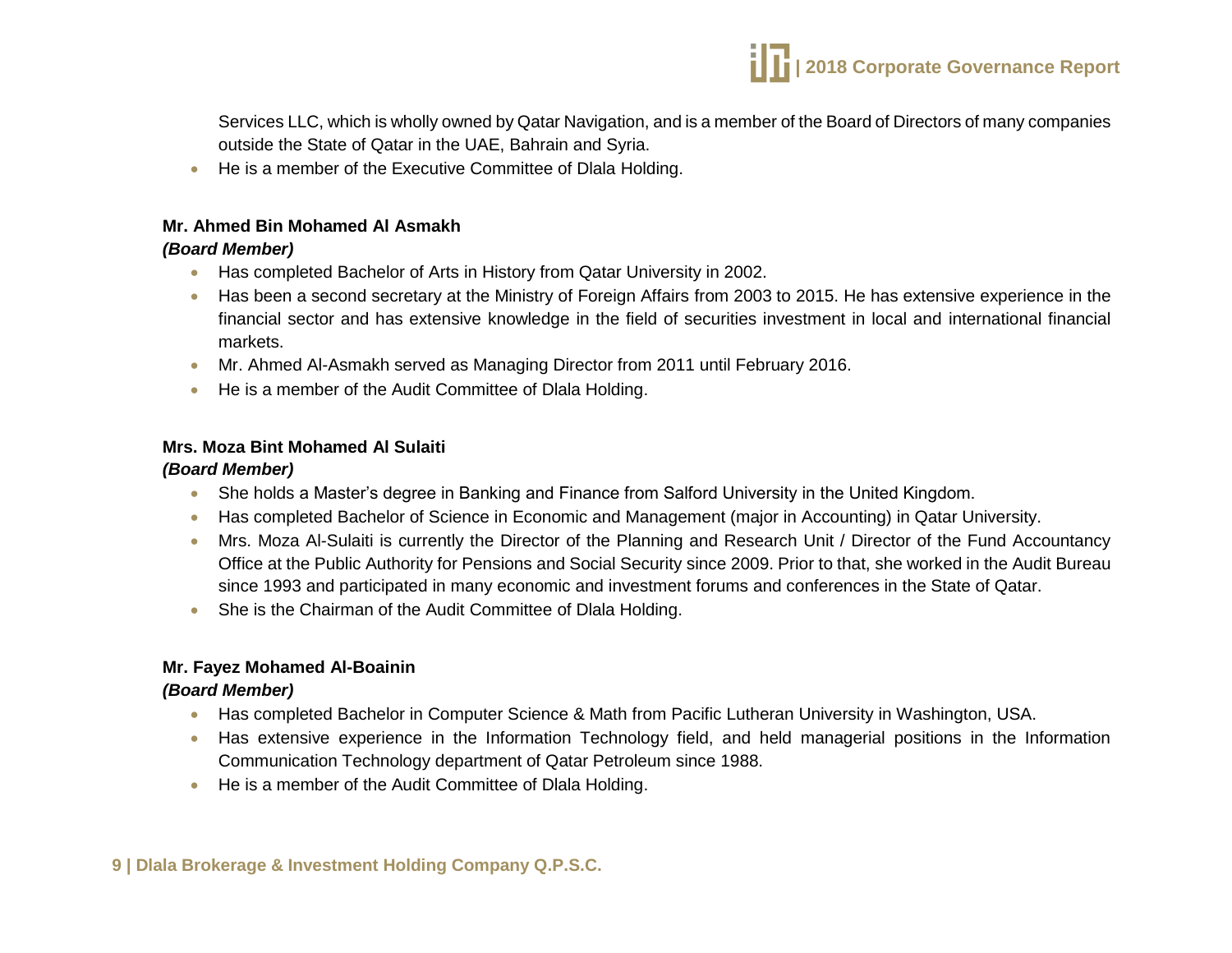#### **Ms. Ebtesam Saleh Al Mannai**

#### *(Board Member)*

- Holds a Master's degree in Business Administration completed in Qatar University in 2009.
- Has completed Bachelor of Administrative Sciences & Economics, major in Accounting.
- She is the Acting Chief Finance Officer of Qatar Investment Authority and has been with the entity since 2007.
- She is the Chairman of the Nomination, Remuneration and Governance Committee of Dlala Holding.

## **Mr. Yousef Abdulrahman Al Khailifi**

*(Board Member)*

- Has completed Bachelor of Science in Business Administration in Temple University, Philadelphia, USA.
- He held positions such as Portfolio Manager in Barzan Holding, Head of Strategic Investment in the Ministry of Defence, Acting Head of Risk Management in the Qatar Central Bank.
- He is a member of the Nomination, Remuneration and Governance Committee of Dlala Holding.

## **2.2 Board Term & Renewal**

During the General Assembly meeting held on 3 April 2017, nine (9) members were elected, of which three (3) are from the founders. The term of the current Board will expire at the end of fiscal year 2019. Aside from the replacement of the Board members informed by the founders, there were no new appointments made to the Board of Directors in 2018. The next board election will ensue in early 2020.

## **2.3 Board Meetings**

In accordance with the provisions of the Companies Law No. (11) for the year 2015, QFMA's Law No. (5) Of 2016, and the Company's Articles of Association, the Board of Directors shall convene upon the invitation of the Chairman, or Vice-Chairman in case of Chairman's absence. The Chairman may call the Board for the meeting upon a request by at least two of its members. The number of meetings should not be less than six meetings during the fiscal year. The meeting of the Board shall not be valid unless attended by half of the members, including the Chairman or the Vice-Chairman, and may not exceed three months without convening the Board meeting. The Board of Directors shall meet in the Company's headquarters and may meet outside its headquarters.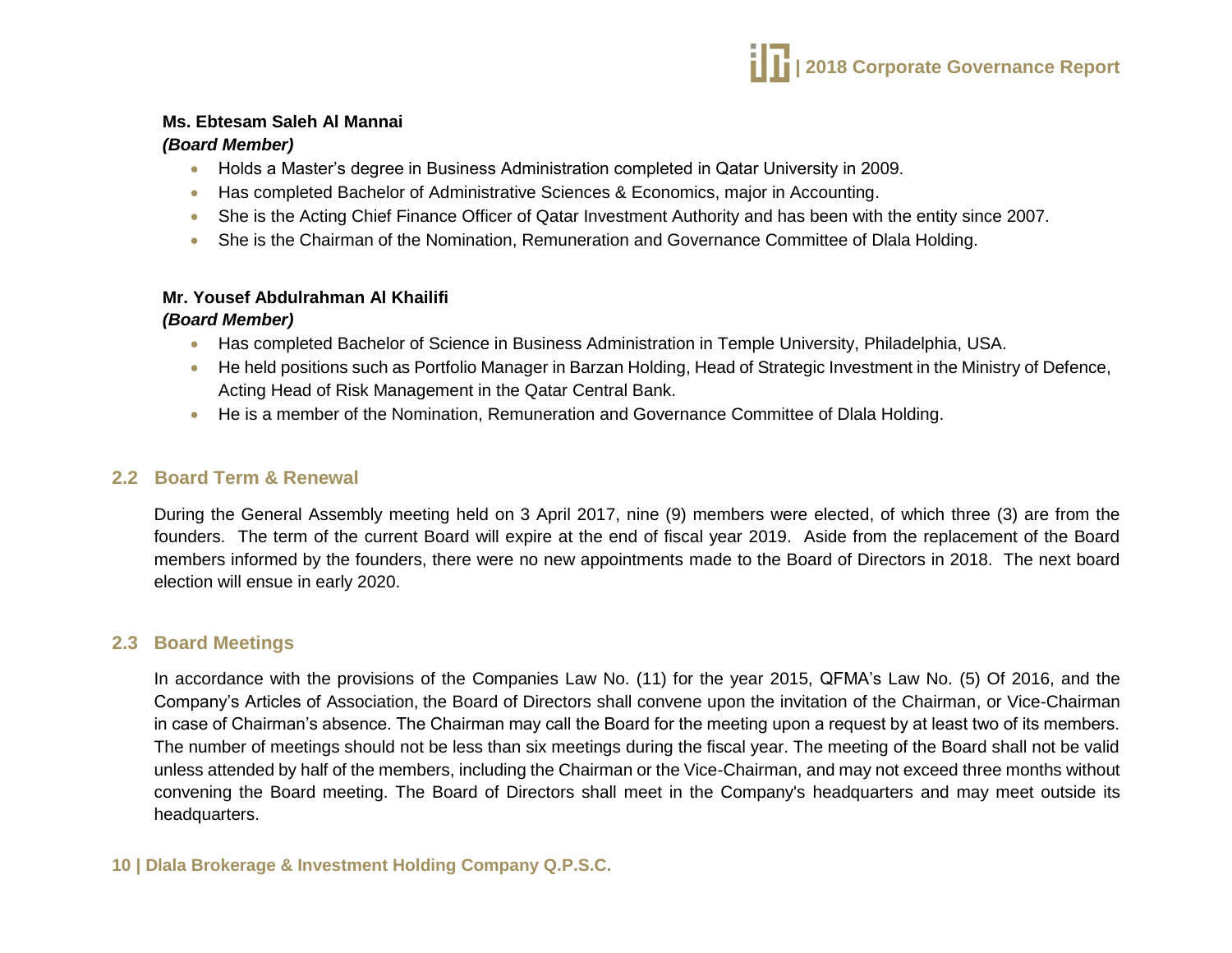

The Board members of Dlala Holding must attend meetings regularly, and any absent member may, by written request, delegate any Board member to represent him in attendance and voting, in which case the representing Board member shall have two votes. A Board member cannot represent more than one member.

The invitation, accompanied with the agenda, shall be sent to each member at least one week prior to the meeting date. Each Board member shall be entitled to add an item or more to the agenda.

During the fiscal year 2018, the Board has met six (6) times in order to ensure that it is adequately fulfilling its roles and responsibilities. The following summarizes the Board meetings conducted:

| No.            | <b>Board Member</b>                                        | <b>Meeting</b><br><b>No. 1</b> | <b>Meeting</b><br><b>No. 2</b> | <b>Meeting</b><br>No. 3 | <b>Meeting</b><br><b>No. 4</b> | <b>Meeting</b><br><b>No. 5</b> | <b>Meeting</b><br><b>No. 6</b> |
|----------------|------------------------------------------------------------|--------------------------------|--------------------------------|-------------------------|--------------------------------|--------------------------------|--------------------------------|
|                | Mr. Jaber Bin Hajjaj Al Shahwani                           |                                | ✓                              |                         |                                |                                |                                |
| $\overline{2}$ | H. E. Sheikh Suhaim Bin Khaled Al-Thani                    |                                | $\checkmark$                   |                         | x                              |                                | ✓                              |
| 3              | H. E. Sheikh Abdulrahman Bin Hamad Al-Thani                | x                              | $\mathbf x$                    | $\mathbf x$             | $\mathbf x$                    | $\mathbf x$                    | $\infty$                       |
| 4              | Mr. Ali Bin Hussain Al-Sada                                |                                | ✓                              | $\checkmark$            | ×                              |                                |                                |
| 5.             | Mr. Ahmed Bin Mohamed Al Asmakh                            |                                |                                |                         |                                | $\mathbf x$                    |                                |
| 6              | Mrs. Moza Bint Mohamed Al Sulaiti (representative of       |                                |                                |                         |                                |                                |                                |
|                | <b>Pension Fund of the General Retirement &amp; Social</b> |                                |                                | $\checkmark$            |                                |                                |                                |
|                | <b>Insurance Authority)</b>                                |                                |                                |                         |                                |                                |                                |
| $\overline{7}$ | Mr. Fayez Mohamed Al-Boainin (representative of            | 冈                              | 図                              | 冈                       |                                |                                |                                |
|                | <b>Investment Fund of Qatari Armed Forces)</b>             |                                |                                |                         |                                |                                |                                |
| 8              | Ms. Ebtesam Saleh Al Mannai (representative of             | 冈                              | 冈                              | 冈                       | 区                              | 冈                              |                                |
|                | <b>Qatar Investment Authority)</b>                         |                                |                                |                         |                                |                                |                                |
| 9              | Mr. Yousef Abdulrahman Al Khailifi (representative of      | 冈                              | 冈                              | 冈                       | 図                              | 冈                              |                                |
|                | <b>Investment Fund of Qatari Armed Forces)</b>             |                                |                                |                         |                                |                                |                                |
| 10             | Mr. Khalid Bin Al-Abdulla Al Sowaidi (representative of    | ✓                              | $\mathbf x$                    | $\checkmark$            | $\infty$                       | $\infty$                       | $\infty$                       |
|                | <b>Qatar Investment Authority)</b>                         |                                |                                |                         |                                |                                |                                |
| 11             | Mr. Mohamed Al Khater                                      | ✓                              | ✓                              | $\checkmark$            | x                              | ✓                              | $\circ$                        |
| 12             | Mr. Waleed Bin Raslan Al-Abdulla (representative of        |                                | ✓                              | $\checkmark$            | ×                              | x                              | $\infty$                       |
|                | <b>Qatar Investment Authority)</b>                         |                                |                                |                         |                                |                                |                                |

#### **Legend:**

- $\checkmark$  Present
- Absent
- $\boxtimes$  Not yet a member
- $\otimes$  Replaced, with a request coming from the Authority from which he represents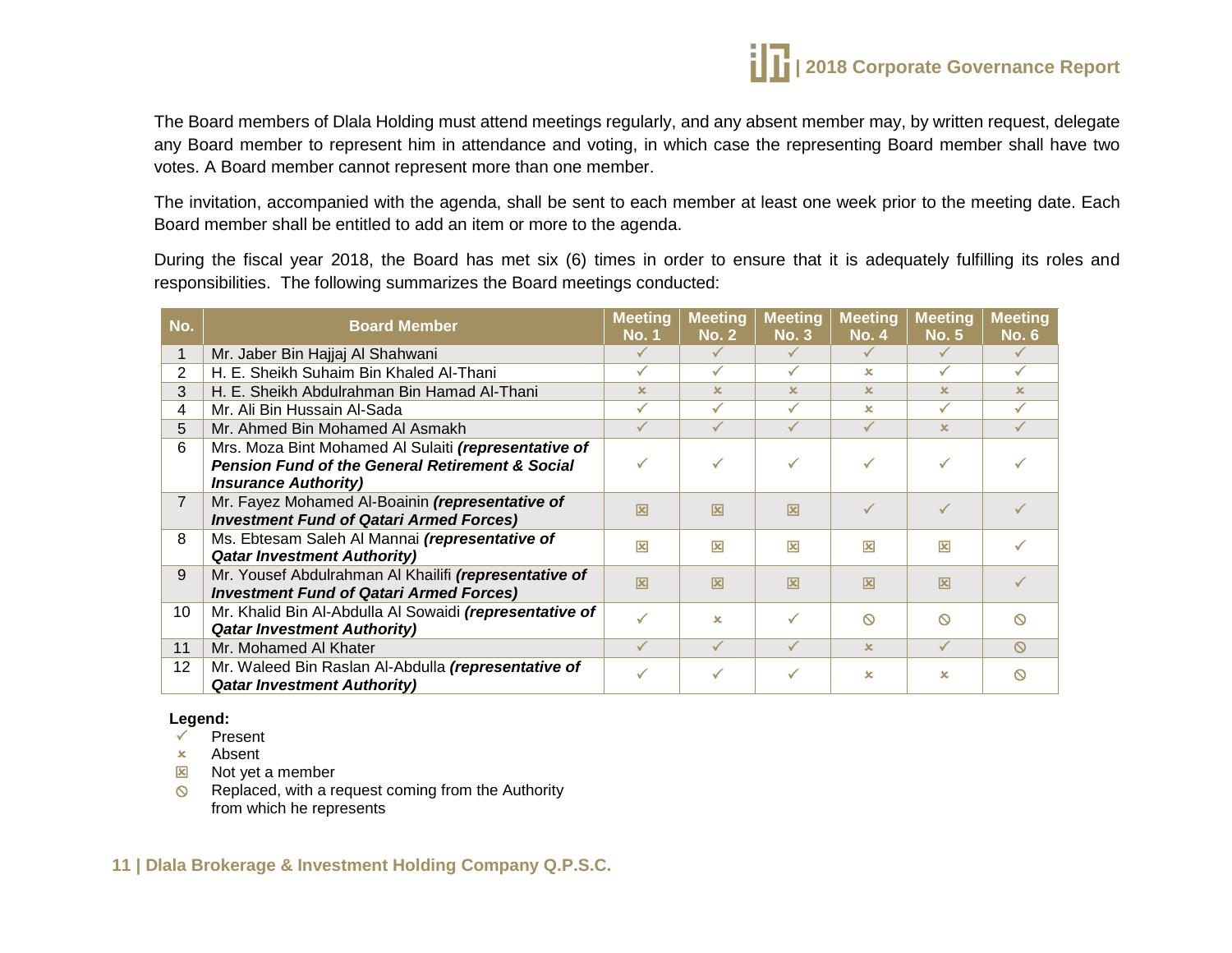

#### **2.4 Board Remunerations**

The Company has developed a Remuneration Policy approved by the Board in 2019, which outlines how the remuneration of the Board members is determined and allocated. In accordance with the applicable laws and regulations such as the Commercial Companies Law and QFMA requirement, the Company adopted the remuneration policy of the Board members in line with the said regulations.

Refer to the financial statements for the allowances received by the board members during the fiscal year 2018.

#### **2.5 Prohibition of Combining Positions**

Following the election of the Board of Directors, the Board met and elected from among its members the Chairman and the Vice Chairman for one year. In accordance with the Article 7 of the QFMA's Corporate Governance Code, none of the Board members occupies the position of a Chairman or a Vice Chairman of more than two companies that have their headquarters located in the State of Qatar. In addition, none of the Board members is a member of more than three companies whose main centers are in the State of Qatar, and not a Managing Director in more than one Company located in the State of Qatar; and, none of the members combined two memberships of two companies exercising homogenous activity.

It is also prohibited to combine the position of the Chairman with any other executive position in the Company. The Chairman shall not to be a member of any of the Board committees set out in this Code.

For fiscal year 2018, the Chairman and the members of the Board provided acknowledgment that none of them combined the prohibited positions according to the regulatory requirements, and the Company obtains the acknowledgement annually. The Board Secretary maintains such acknowledgment in the file.

#### **2.6 Duties of the Board Chairman**

The Chairman is primarily responsible for ensuring the proper management of the Company in an effective and productive manner and working to achieve the interest of the Company, partners, shareholders, and stakeholders. The following are the duties and responsibilities:

- 1. Ensuring that the Board discusses all the main issues in an efficient and timely manner;
- 2. Approving the agenda of the Board meeting taking into consideration any matter proposed by any other Board member;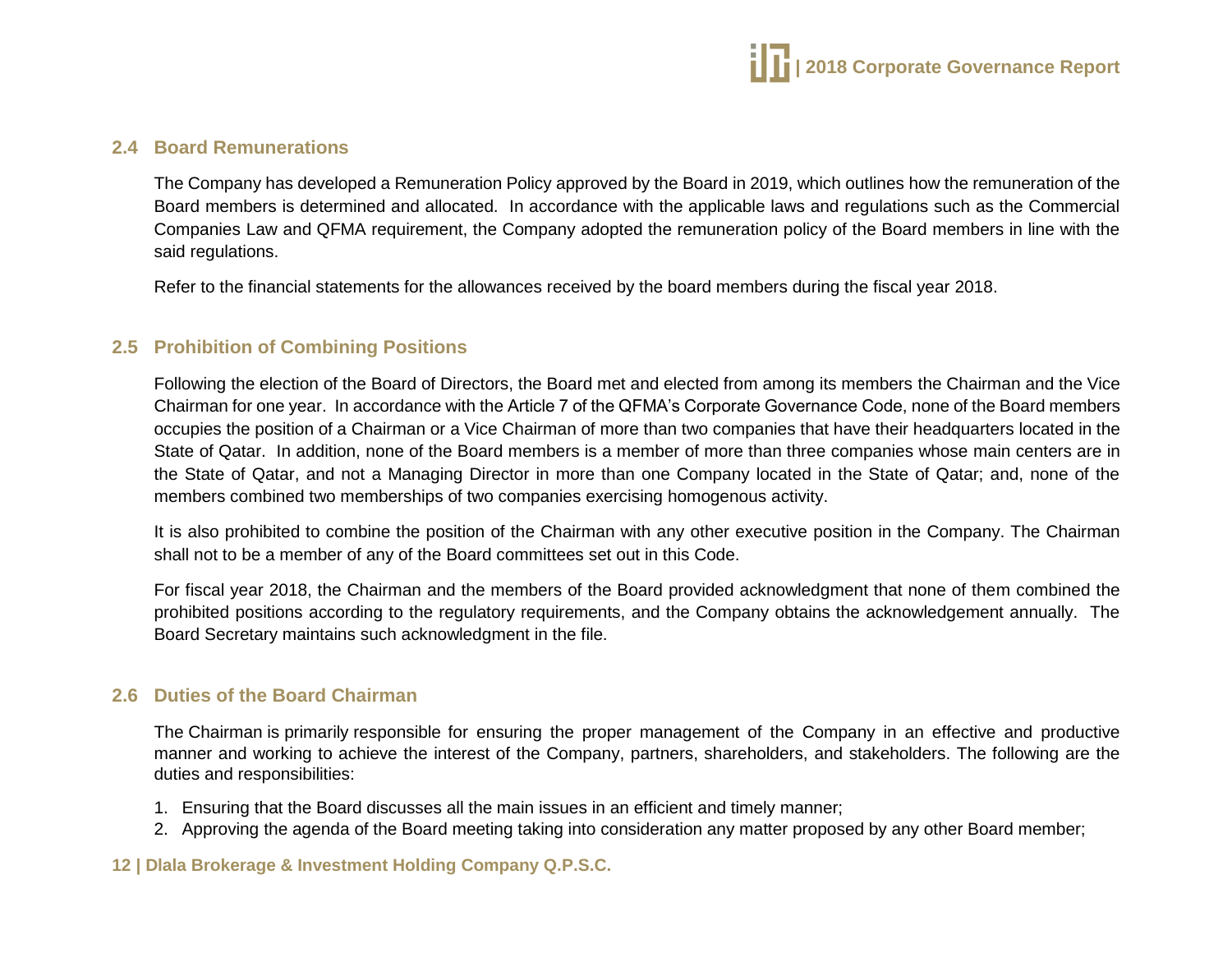

- 3. Encouraging all Board members to collectively and effectively participate in dealing with the Board affairs for ensuring that the Board is working with its responsibilities to achieve the best interest of the Company;
- 4. Making available for the Board Members all data, information, documents and records of the Company, and of the Board and its committees.
- 5. Creating effective communication channels with shareholders and making their opinions heard to the Board;
- 6. Allowing effective participation of the Non-Executive Board Members in particular and promoting constructive relations between Executive and Non-Executive Board Members; and
- 7. Keeping the members constantly informed about the implementation of the provisions of the QFMA Corporate Governance Code, the Chairman may authorize Audit Committee or other committee in this mission.

#### **2.7 Board Members responsibilities**

The Board has prepared a Board Charter that outlines its responsibilities, duties as well as its functions. The Charter also includes the responsibilities of the Chairman of the Board and other relevant items required by the QFMA, published in the website of the Company. The Board Charter aims to make the Company's corporate governance system more transparent, understandable and accessible to all shareholders.

The responsibilities of the Board members as set out in the Charter includes, but not limited, to the following:

- 1. Develop the company strategy (including objectives, vision, mission, goals, strategies and strategic plans) and monitor the management's implementation of that strategy.
- 2. Appointing and dismissing the CEO of the company, determining the duration of his service, his salary, his remuneration and the control of his performance compared to the objectives set.
- 3. Approve the appointment and dismissal of the Board Secretary and the Senior Executive Members (as requested).
- 4. The Board is responsible for ascertaining the formation of the Board as stipulated in the Company's Bylaws and in accordance with the requirements of other relevant legislations, including the Corporate Governance System issued by Qatar Financial Markets Authority (including the Board of Directors) And that at least one-third of the Board shall be composed of independent members, provided that the majority of the members of the Board are composed of non-executive members. Nominations for membership of the Board shall be carried out in accordance with the guidelines for financial solvency and adequacy contained in the Corporate Governance Regulations The listing of terms and conditions that ensure that shareholders will receive information prior to the voting process in respect of candidates to be members of the Ijara Board, the voting process for board members' election and the procedures for the dismissal of board members, including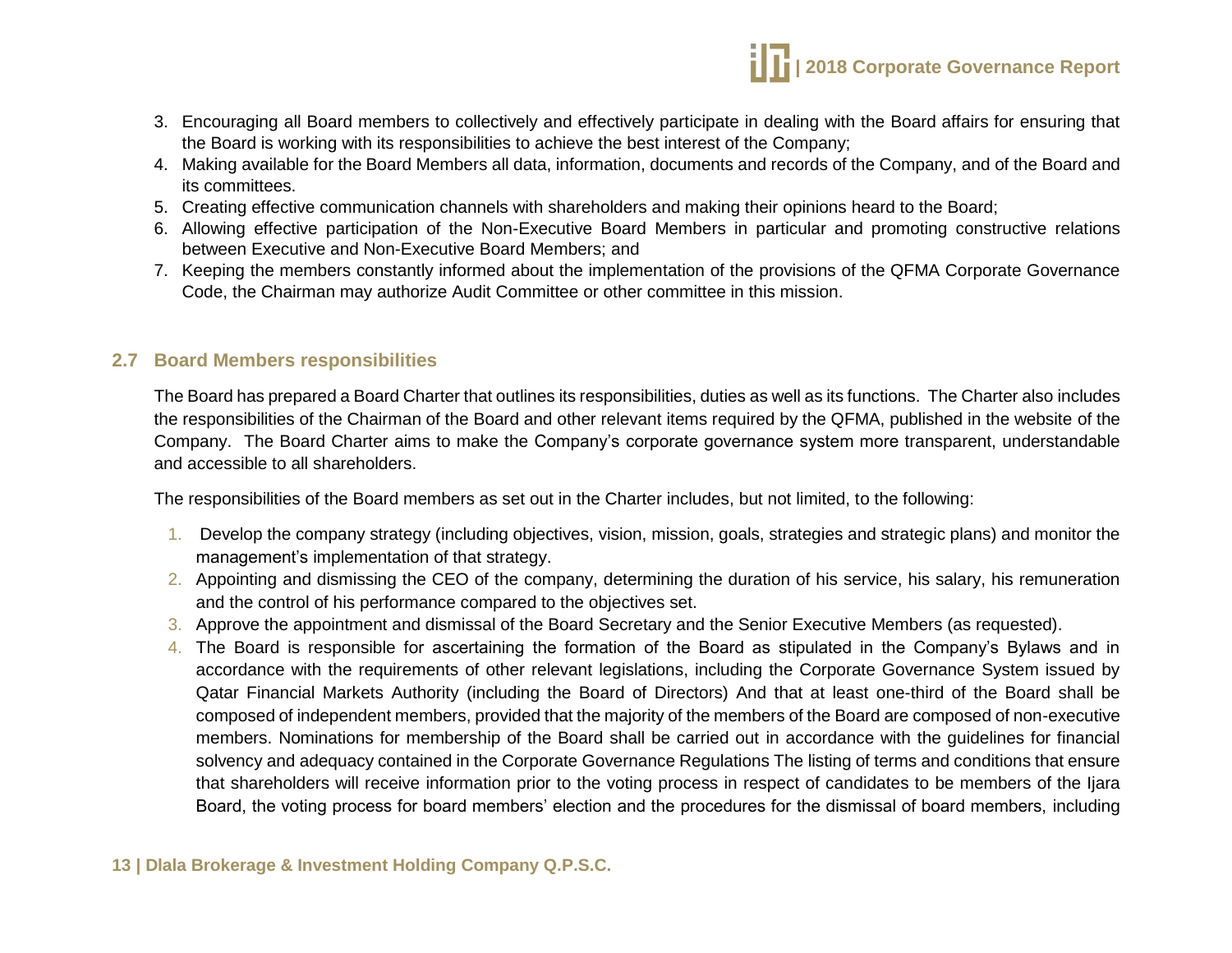failure to attend board meetings. The Board believes that it is necessary to submit a proposal to the Extraordinary General Meeting of Shareholders to amend the Company's Articles of Association.

- 5. Determine the independence of non-executive members on a regular basis and in accordance with the requirements of the Corporate Governance System issued by Qatar Financial Markets Authority
- 6. The powers, duties and responsibilities delegated to the members of the Board of Directors, including the Chairman, Vice President and Chief Executive Officer.
- 7. Rewards policy and nomination periods for Board members, assisted by Nominations, Remuneration and Governance Committee.
- 8. Training program for new board members to ensure that when elected, they will be fully aware of their responsibilities and have a proper understanding of the management of the company..
- 9. Develop a corporate governance system that complies with the provisions of the code, and the general supervision and control of its effectiveness and modification when needed.
- 10. Inform members of the latest developments in corporate governance and best practices in the company.
- 11. Appoint committees that the Council deems appropriate to assist them in carrying out their duties, responsibilities and responsibilities.
- 12. Approve policy on current policy change and current practice presented through committees or management.
- 13. Control the financial performance of the company
- 14. Monitoring financial results and integrity of reports, particularly approving annual budgets, including large capital expenditures, business plans and long-term strategies.
- 15. Ensure the integrity of the company's financial reports and other reports through approval and control (with the assistance of the Audit Committee).
- 16. Monitor the performance of the company and compare it with budgets and plans.
- 17. Setting certain limits for the powers of senior executive management based on the decision of the Board of Directors.
- 18. Develop a written policy that regulates the relationship between stakeholders in order to protect them and preserve their rights.
- 19. Risk management and supervision of internal controls. Ensure effective audit, risk management and compliance systems and apply them to protect the Company's assets and reduce the likelihood of operating the Company in any manner contrary to legal requirements or acceptable risk criteria. Review the application and effectiveness of risk management and internal control system.
- 20. Significant changes in accounting procedures and policies and risk management.
- 21. Matters that will have a material impact on the Company's financial position, liabilities, future strategy or reputation. Compliance with contracts, laws, legislations, legislative obligations and ethical standards.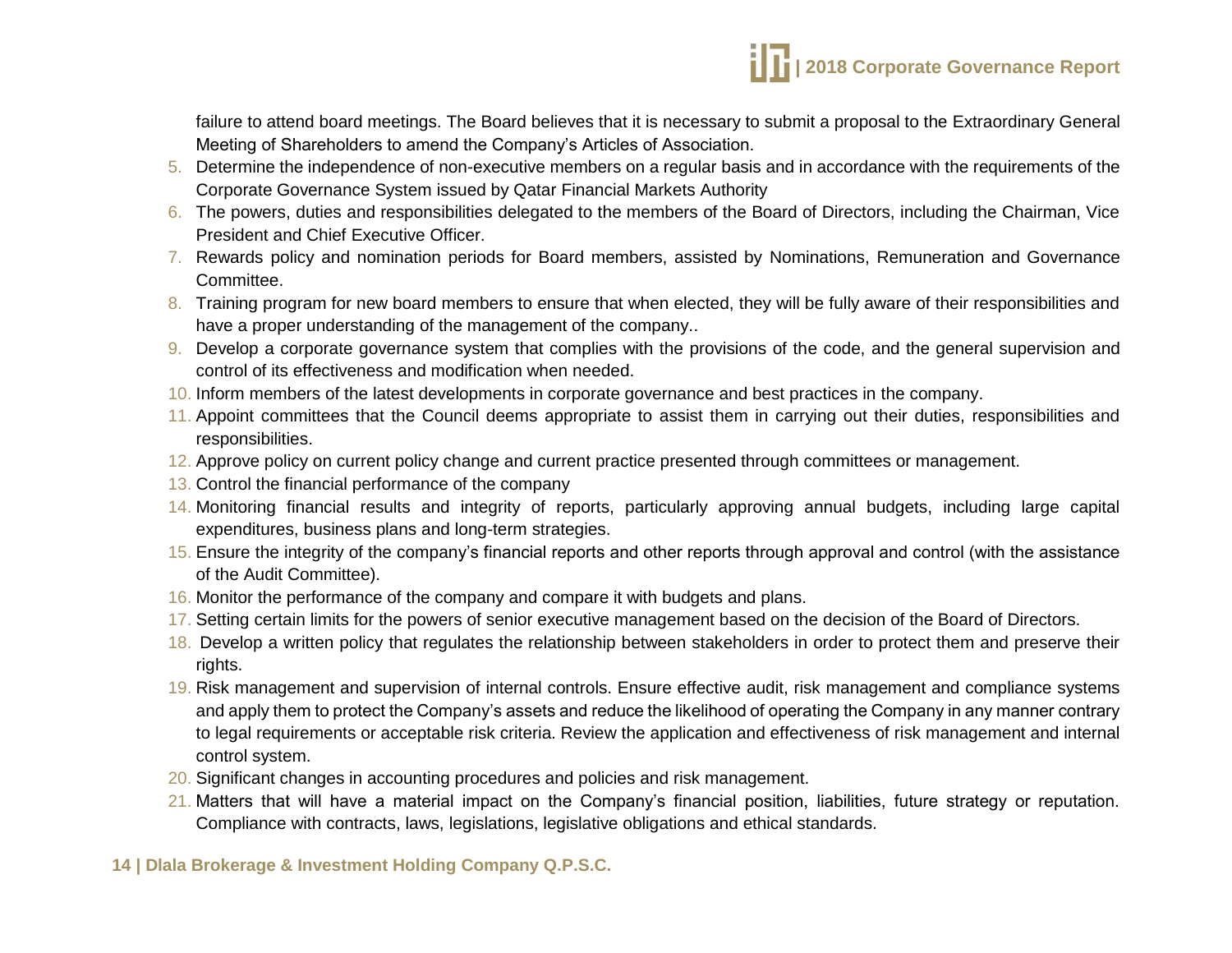

- 22. Setting standards for professional conduct and ensuring compliance.
- 23. Develop and ensure standards for professional conduct.
- 24. Proposing changes to the company's Articles of Association and internal legislation.
- 25. Conduct regular review on a senior management and development succession plan
- 26. Ensure that the company has adequate resources to successfully and effectively implement the company's strategies and day-to-day operations.
- 27. Ensure that the company has adequate insurance cover for the products and general liabilities and responsibilities of members and employees in the event of a claim on the company.
- 28. Company policies regarding recruitment and rewards.
- 29. Problem management and management reputation.
- 30. Providing corporate governance, including periodic reviews of the Company's balance sheet, so as not to distribute responsibilities appropriately to meet the company's needs.
- 31. Appointing the external auditor based on the recommendation of the Audit Committee. The recommendation submitted to the Board by the shareholders shall be ratified at the Ordinary General Meeting of the Company and compliance with the provisions of the circular of the external auditor.
- 32. Due diligence on any matters and observations made by external auditors. Ensure timely response by the Board of Directors to any inquiries and matters contained in the correspondence or reports of external auditors.
- 33. Appointing the internal auditor and ensuring his independence, provided that such independence is supported by the Board of Directors determining the salaries and remuneration of internal audit.
- 34. Follow-up with the Senior Executive Management for the purpose of carrying out any specific tasks by the external or internal auditor.
- 35. Coordination between the External Auditor, the Internal Auditor and the Audit Committee.
- 36. Ensure that the members of the Audit Committee, Nominating Committee, Remuneration, Governance and External Auditor are present at the AGM.
- 37. Ensure that the company is committed to the relevant laws and regulations in addition to the statutes and internal regulations. The Board is also responsible for protecting the Company against illegal, disruptive or inappropriate procedures and practices. The Board should review and update the governance policies. The Board shall regularly review and update the Code of Conduct in respect of company values and policies and act on other internal procedures and ensure that all Board members and employees are complied with, as well as Company consultants.
- 38. The Board should review the principles of professional conduct regularly to ensure that they reflect best practices and that they meet the needs of the company.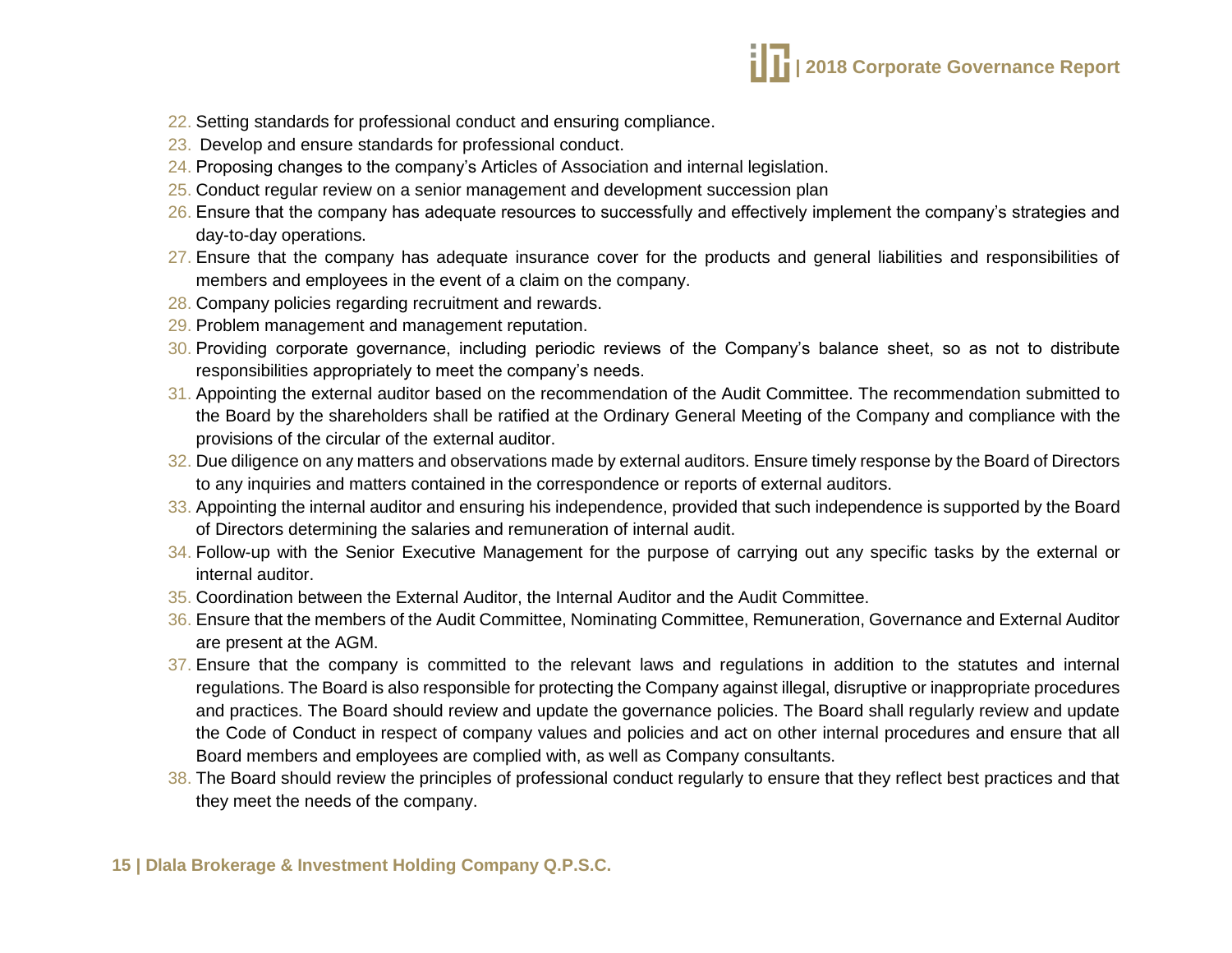- 39. Approving the nominations for appointment in functions of Senior Executive Management, and the succession planning concerning the management
- 40. The Board shall have full and immediate access to the Company's information, documents and records. The senior management of the company shall provide the Board and its committees with all the documents and information they request.
- 41. Developing a clear policy for contracting with the Related Parties and presenting it to the General Assembly for approval

#### **2.8 Board Evaluations**

During the fiscal year 2018, the Company developed a policy on performance assessment of the Board of Directors and Senior Executive Management, which was approved by the Board in 2019. The performance assessment will be conducted on an annual basis by the Nomination, Remuneration & Governance Committee, in cooperation with the Chairman of the Board. The assessment allows the Board to ensure that the Board works effectively and to identify whether there are areas of change that can lead to better results.

#### **2.9 Board Secretary**

The Board has appointed Mr. Mohammed Elsadi as the Board Secretary. The Board Secretary shall provide assistance to the Chairman and all members in conducting their duties and shall comply to conduct all Board functioning, including:

- Recording the minutes of the Board meetings setting out names of the attending and absent members and the meeting discussions and prove members objections to any decision issued by the Board.
- Recording the Board decisions in the register prepared for this regard as per issuance date.
- Recording the meeting held by the Board in a serial numbered register prepared for this regard arranged as per the holding date setting out names of the attending and absent members, the meeting discussions and the members objections, if any.
- Safekeeping the Board meetings' minutes, decisions, reports, all Board records and correspondence, and its writings in paper and electronic records.
- Sending to the Board members and participants if any the meeting invitations accompanied with the agenda at least one week prior to the meeting specified date, and receiving members' requests to add an item or more to the agenda with submission date.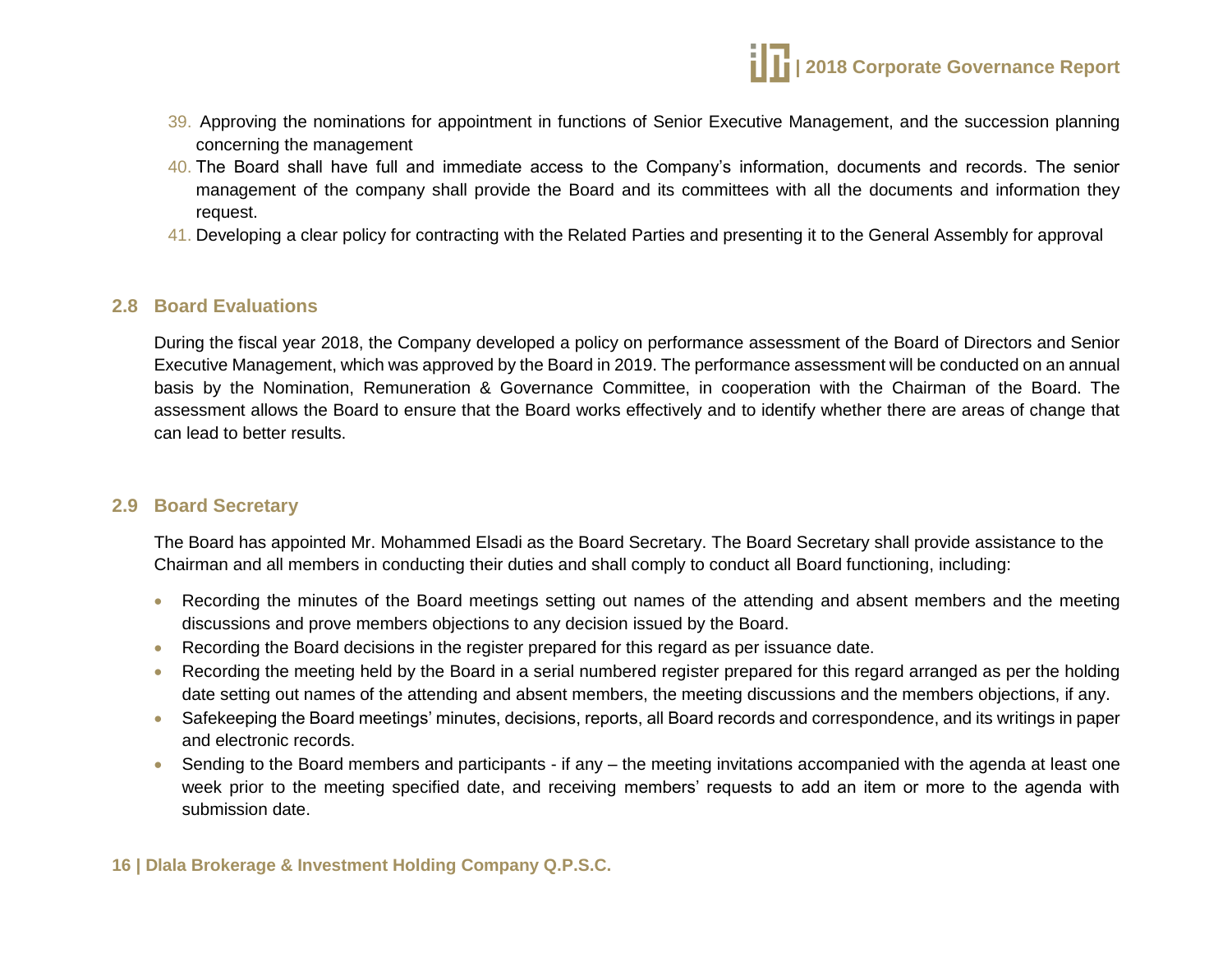

- Making full coordination between the Chairman and the members, among members themselves, as well as between the Board and the Related Parties and Stakeholders in the Company including shareholders, management, and employees.
- Enabling the Chairman and the members to have timely access to all Information, documents, and data pertaining to the Company.
- Safekeeping the Board members' acknowledgments of not combining prohibited positions pursuant to the Law and the provisions of this Code.

Mr. Mohammed Elsadi holds Master's in Business Administration (major in Strategic Plan) and Bachelor of Arts (major in Media) which were completed in 2011 and 1998 respectively. He is currently the Marketing and Communications Manager of Dlala Holding and has been in the Company since 2005.

#### **2.10 Official Spokesperson**

As part of QFMA requirements, the Company has appointed the following as the official spokesperson:

- 1. Dr. AbdulAziz Ali Al Hammadi Chief Executive Officer
- 2. Mr. Mohammed Elsadi Marketing and Communications Manager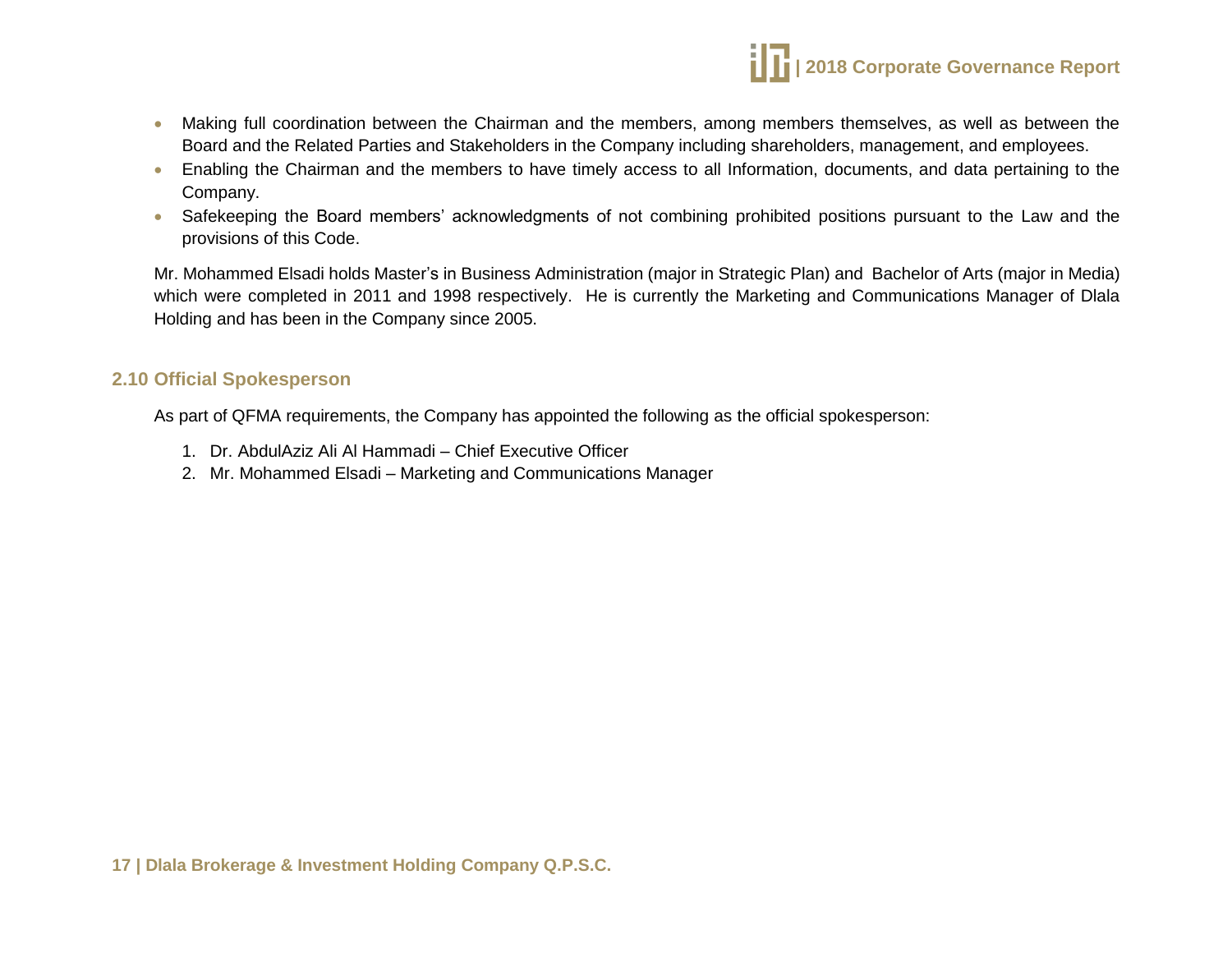

## <span id="page-17-0"></span>**3. The Board Committees**

The Board may delegate to its committees to exercise some of such powers, and may form a special committee or more to carry out specific tasks to be stipulated in the decision of formation the nature of those tasks

The Committees established by the Board are the following:

- $\triangleright$  Audit Committee
- $\triangleright$  Nomination, Remuneration & Governance Committee
- $\triangleright$  Executive Committee

Although the Board has delegated some of its powers to the abovementioned Committees, the ultimate responsibility rests with the Board of Directors and they shall avoid issuing a general or an open-ended delegation.

The responsibilities of each Committees are incorporated and documented in the Board Charter of the Company approved by the Board of Directors. In addition, on a periodic basis, the Board conducts performance evaluation of its Committees' achievements to ensure that the members of the Committees have clear roles and understood by each members. Pursuant to Article 19 of the QFMA's Corporate Governance Code, each Committee shall submit its annual report to the Board including its work and recommendations.

#### **3.1 Audit Committee**

The responsibilities of the Audit Committee is to assist the Board in fulfilling its responsibilities with respect to, but not limited to the following:

- 1. Preparing and presenting to the Board a proposed Internal Control system for the Company, and conducting periodic reviews whenever necessary.
- 2. Report to the Board of Directors on the subjects of the Committee as stipulated in the Corporate Governance code, issued by Qatar Financial Markets Authority.
- 3. Consideration of any other matters as determined by the Board of Directors.
- 4. Monitoring the risk factors of Dlala and the recommendation of the Board of Directors to reduce these factors.
- 5. Auditing the systems of financial and internal control and risk management.
- 6. Discuss the internal control systems with respective departments to ensure that departments carry out its duties towards the development of efficient internal control systems.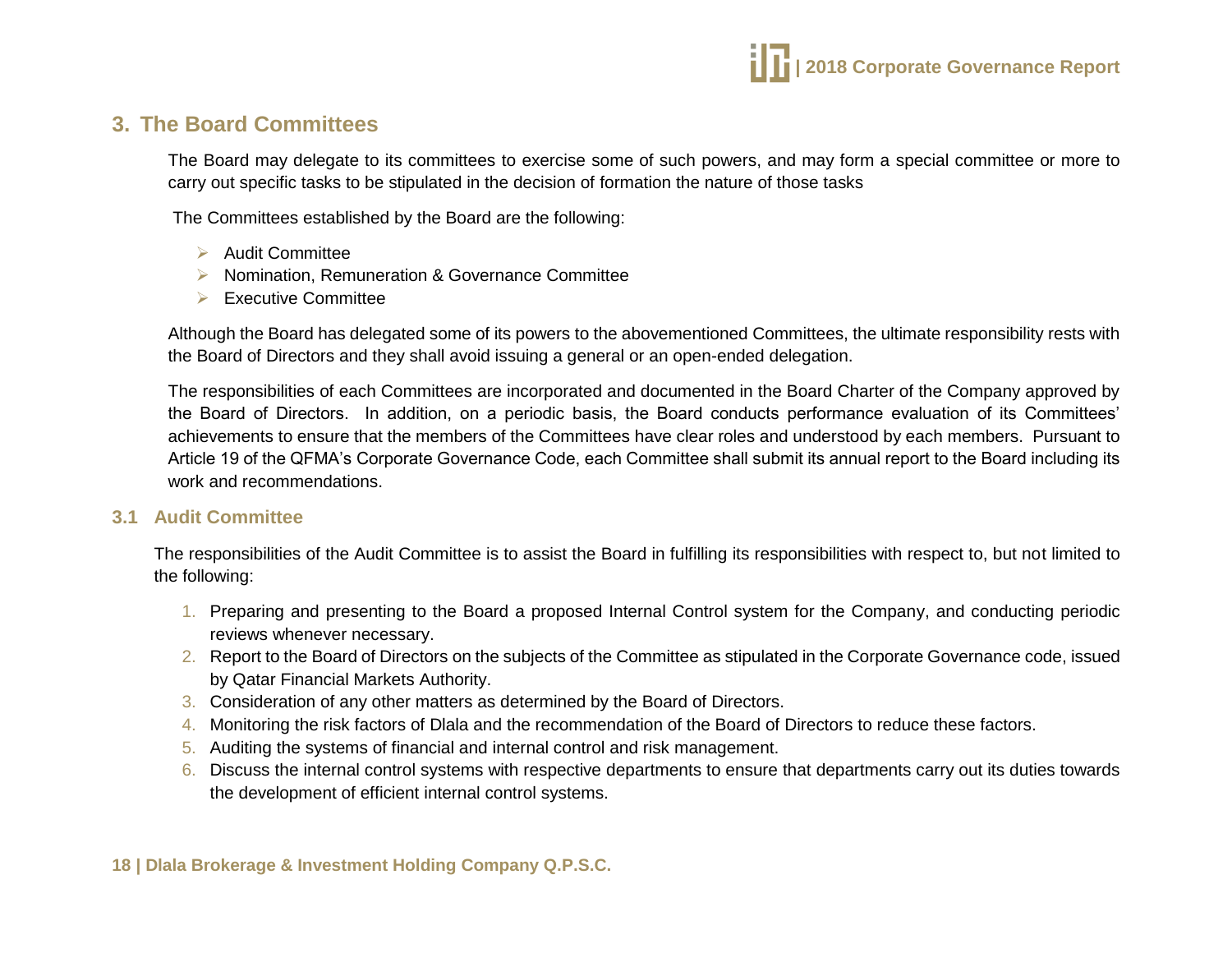

- 7. Consider the results of the major investigations in internal control matters at the request of the Board of Directors, or the Committee shall do so on its own with the approval of the Board of Directors.
- 8. Reviewing the financial and accounting policies and procedures of Dlala.
- 9. Monitor the accuracy and validity of financial statements, and annual, semi-annual and quarterly reports, and review such data and reports, with particular emphasis on the following:
	- Any changes in the accounting policies
	- Issues that are under the discretion of the senior executive management.
	- Major adjustments resulting from the audit.
	- Ability to continue its operations as an entity.
	- Compliance with accounting standards International Financial Reporting Standards.
	- Adhering to the rules of the Qatar Exchange.
	- Compliance with disclosure rules and any other requirements related to financial reporting.
- 10. Consider any important and unusual issues that can be found in financial reports and indicative accounts.
- 11. Oversee and follow up on the independence and objectivity of the external auditor to determine the nature, scope and effectiveness of the external audit in accordance with international auditing standards and in accordance with International Financial Reporting Standards.
- 12. Ensure that the external auditor conducts annual and semi-annual audits to provide objective assurance to the Board of Directors and shareholders that the financial statements are prepared in accordance with the laws, regulations and international standards for reporting and represent the financial position and performance of Dlala accurately in all material respects.
- 13. Meet external auditors at least once a year.
- 14. Taking care of any issues raised by external auditors.
- 15. Ensuring that the Board of Directors responds in a timely manner to inquiries and matters included in letters and reports of external auditors.
- 16. Ensure that the external auditor attends the general assembly and delivers the annual report and respond to any questions or inquiries in this regard
- 17. Recommendation to the Board of Directors on the appointment of external auditors, following the guiding principles as follows:
	- The external auditors shall be independent and have no other interest in Dlala or the members of the Board of Directors except the audit. There is no need for any conflict of interest in the external auditor's relationship with Dlala.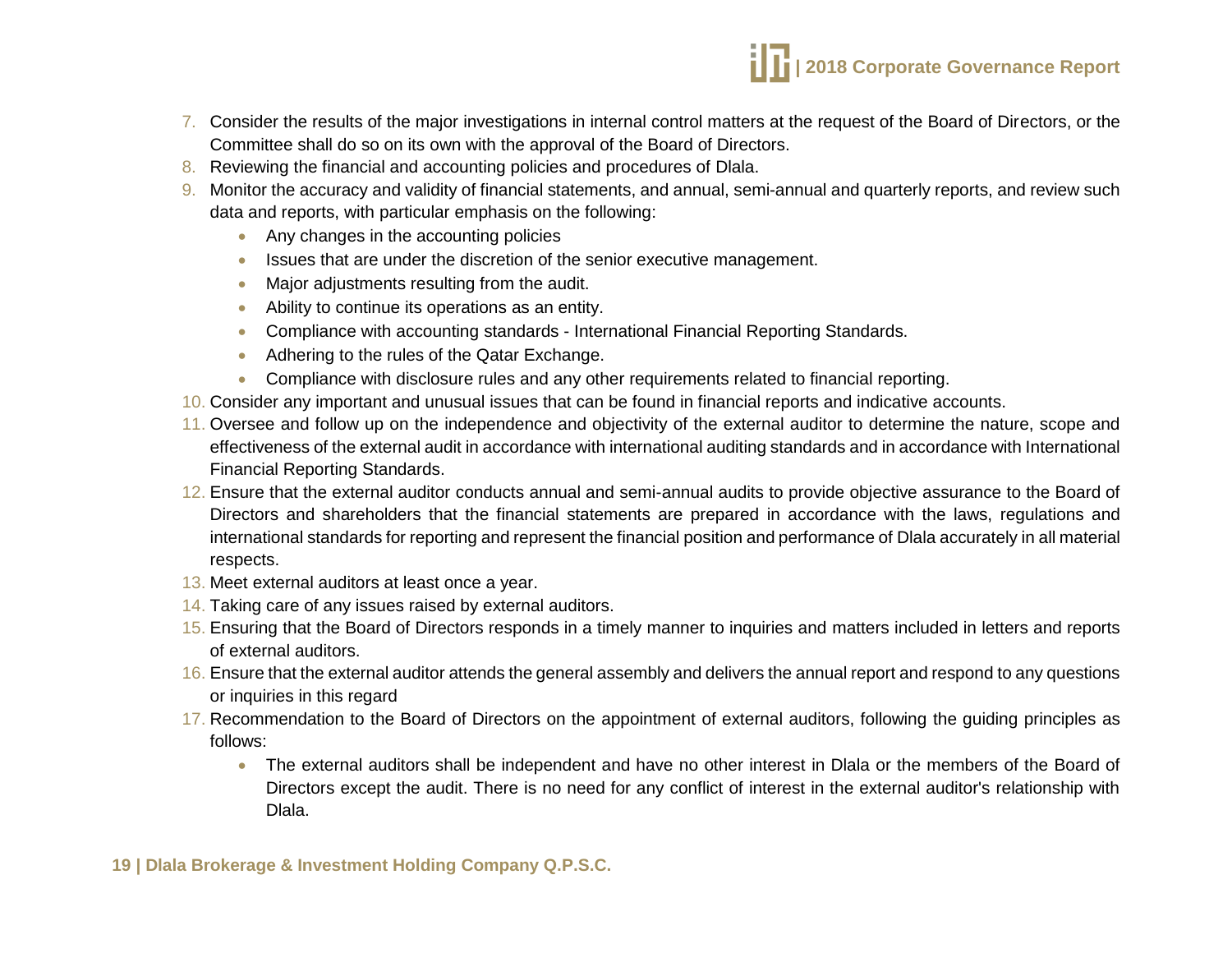- The external auditors shall be professional and have specialized experience in the audit of the financial statements of the listed companies based on the International Standards on Auditing and International Financial Reporting Standards.
- Follow up of the rules and regulations in force regarding the appointment of the auditor.
- 18. Review the letter of appointment of the external auditor and his business plan and any important clarifications requested by the auditor from the senior management regarding accounting records, financial accounts or control systems, as well as the response of the senior executive management.
- 19. Evaluation of External Auditor's Performance.
- 20. Supervise the internal auditing process, and in particular ensure that the internal audit means the following tasks:
	- Review internal control systems and supervise their implementation.
	- Internal audit work as an independent process, and by a trained and qualified staff.
	- The internal audit will report to the Board through the Committee.
	- Internal audit covers all activities of Dlala.
	- Internal auditing is independent of daily operational functions in Dlala. The independence shall be imposed through compensation paid to the internal auditor determined by the Board of Directors on the recommendation of the Committee.
	- The internal auditor shall attend the General Assembly meeting.
- 21. Ensure that the internal audit function includes at least one internal auditor appointed by the Board of Directors.
- 22. Recommendation of the Board of Directors regarding the adoption of the scope of the internal audit and include, in particular:
	- Monitor and supervise the financial, investment and risk management procedures;
	- A comparative assessment of the evolution of risk factors and the systems used to respond to drastic or unexpected changes in the market.
	- Evaluation of the performance of the Board of Directors and senior management in the implementation of internal control systems, including the number of times the Board of Directors has been informed of matters related to oversight (including risk management) and the manner in which the Board deals with such matters.
	- The failure of internal controls and their weakness or emergencies that have affected or may affect the financial performance of Dlala and the procedures followed by the company to correct internal control failures (especially the problems included in the annual reports and financial statements).
	- Dlala's commitment to the rules and regulations applicable to market lists and disclosure.
	- Dlala's commitment to internal control systems in identifying and managing risks.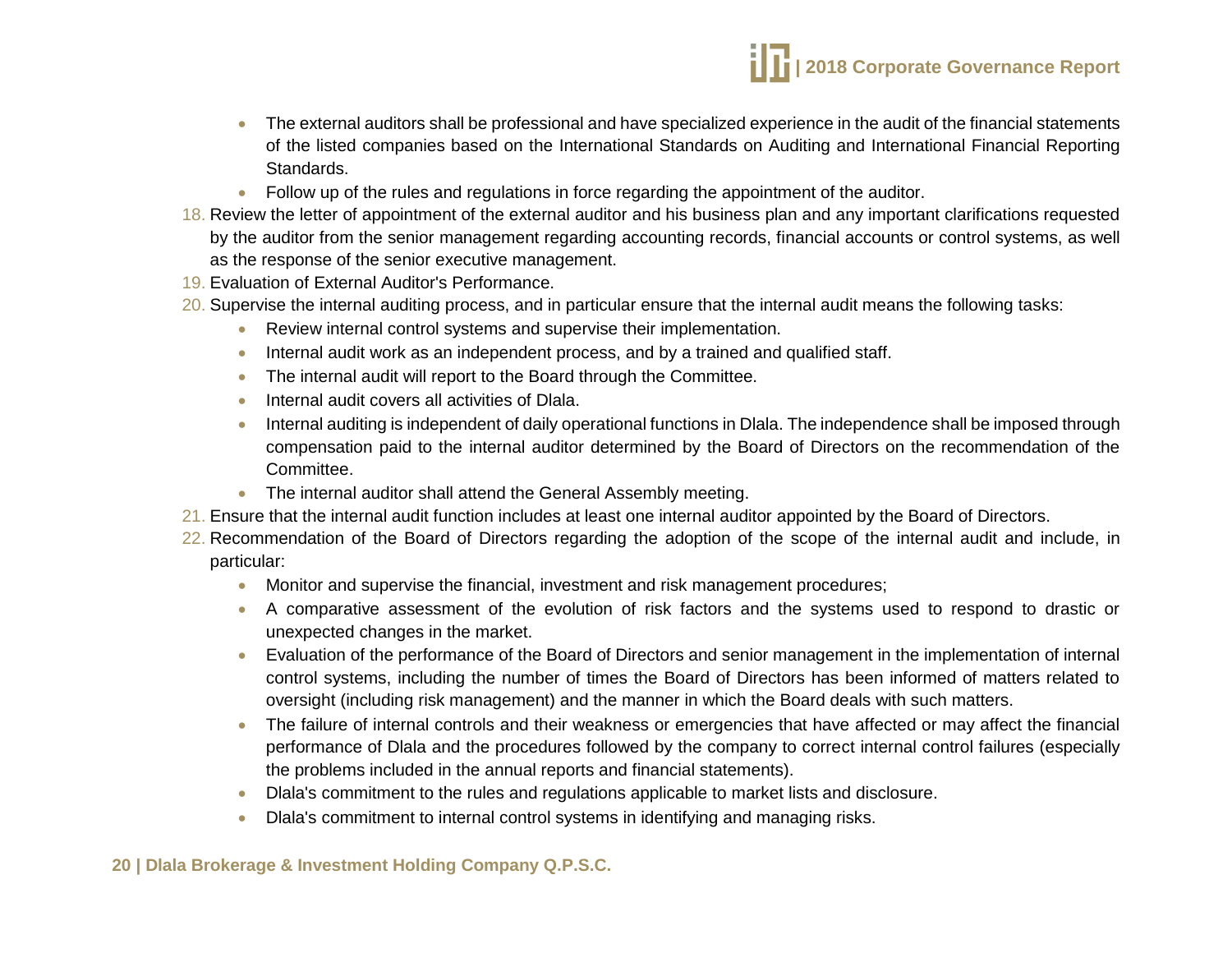- All information describing the risk operations of Dlala.
- 23. Ensure that the internal audit report is prepared every three months and submitted to the Committee and the Board of Directors.
- 24. Supervising the control of financial, administrative and technical activities of the internal audit and monitoring.
- 25. Evaluate the performance of the internal auditor.
- 26. Ensure that external and internal auditors are separate statutory entities and ensure that all other requirements for appointing an external auditor are applied to the appointment of the internal auditor, including the auditor's rotation (when the board decides to assign the task of internal auditor to external consultant).
- 27. Coordinating with the Board of Directors, the Senior Executive Management and the Financial Manager of Dlala or the person looking for the responsibilities of the Chief Financial Officer.
- 28. Coordination between the internal auditor and the external auditor and the availability of the necessary resources and the effectiveness of internal controls.
- 29. Review the observations made by any of the reports submitted to the Committee and refer them to the relevant departments for follow-up action in a timely manner.
- 30. Establish rules in which Dlala employees can confidentially disclose any concerns about financial reporting issues, internal controls or any other matters that raise doubts, such matters being considered immoral or irregular and detrimental to Dlala.
- 31. Ensure that appropriate arrangements are in place to allow independent and impartial investigations into these matters while ascertaining the above and ensuring the confidentiality of the amount as well as protecting against reprisals.
- 32. Consider matters raised by the financial manager of Dlala, the person responsible for the obligation, the internal auditors or the external auditors.
- 33. Supervise a commitment to the Code of Professional Conduct.
- 34. Ensure that all laws and instructions relating to the activities of Dlala are duly observed.
- 35. Ensure that the rules of procedure for the terms of reference of the Board are properly applied;
- 36. Attendance of the General Assembly.
- 37. Consultation at the expense of Dlala with any independent expert or consultant with the prior approval of the Board of Directors.
- 38. Recommendation regarding all activities related to training, promotion and development of human resources and followup.
- 39. Delegation of responsibilities to a subcommittee comprising one or more members of the committee or to the CEO of Dlala.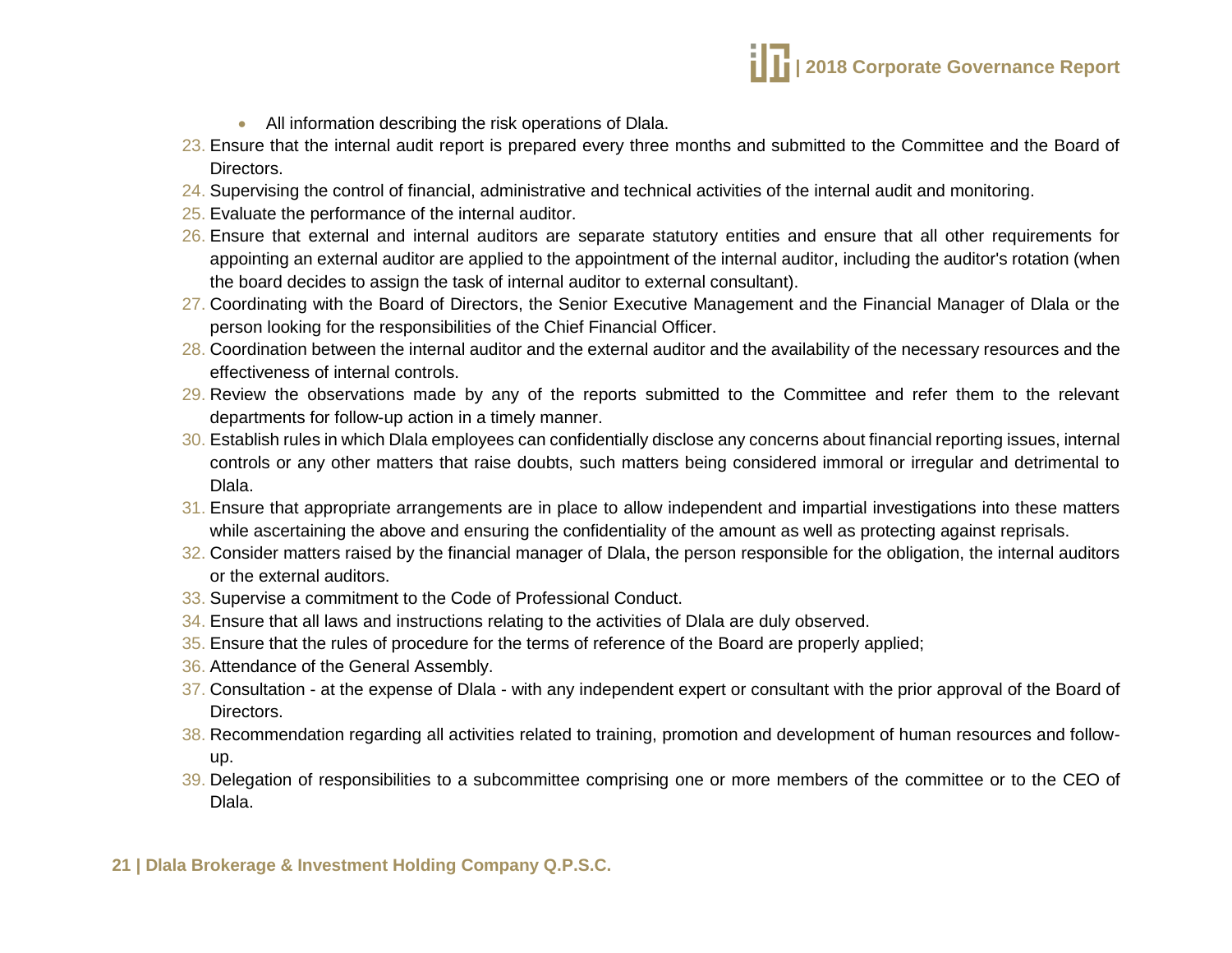

The Committee is comprised of three members, chaired by an independent member, and majority of the members have extensive knowledge on financial affairs. As of 31 December 2018, the members of the Committee are composed of the following:

| No. | <b>Board Member</b>                 | <b>Position</b> | <b>Status</b> |
|-----|-------------------------------------|-----------------|---------------|
|     | 1 Mrs. Moza Bint Mohamed Al Sulaiti | Chairman        | Independent   |
|     | 2   Mr. Ahmed Bin Mohamed Al Asmakh | Member          | Independent   |
|     | 3 Mr. Fayez Mohamed Al-Boainin      | Member          | Independent   |

During the fiscal year 2018, following membership's replacements occurred in the Audit Committee:

| No. | <b>Board Member</b>                  | Q3<br>2018                | Q4<br>2018 |
|-----|--------------------------------------|---------------------------|------------|
|     | Mr. Mohamed Al Khater                | $\boldsymbol{\mathsf{x}}$ |            |
|     | Mr. Waleed Bin Raslan Al-Abdulla     |                           | ×          |
| 3   | Mr. Khalid Bin Al-Abdulla Al Sowaidi | ×                         |            |

**Legend:**

 $x$  Replaced during the quarter

The Audit Committee held six (6) meetings during the fiscal year 2018 and details of the attendance are outlined below.

| No. | <b>Board Member</b>                  | <b>Meeting</b><br><b>No. 1</b> | <b>Meeting</b><br>No. 2 | Meeting<br><b>No. 3</b> | <b>Meeting</b><br><b>No. 4</b> | <b>Meeting</b><br><b>No. 5</b> | <b>Meeting</b><br><b>No. 6</b> | <b>Total</b> |
|-----|--------------------------------------|--------------------------------|-------------------------|-------------------------|--------------------------------|--------------------------------|--------------------------------|--------------|
|     | Mrs. Moza Bint Mohamed Al Sulaiti    |                                |                         |                         |                                |                                |                                | 6/6          |
| າ   | Mr. Ahmed Bin Mohamed AI Asmakh      | ⊠                              | ⊠                       | ⊠                       | x                              | ×                              | ×                              | 0/3          |
| 3   | Mr. Fayez Mohamed Al-Boainin         | 図                              | 図                       |                         |                                |                                |                                | 4/4          |
|     | Mr. Mohamed Al Khater                | ×                              | $\boldsymbol{\times}$   | $\mathbf x$             | $\circ$                        | ↷                              | $\infty$                       | 0/3          |
| 5   | Mr. Waleed Bin Raslan Al-Abdulla     | $\mathbf x$                    |                         |                         | $\circ$                        | $\mathcal{L}$                  | $\infty$                       | 2/3          |
| 6   | Mr. Khalid Bin Al-Abdulla Al Sowaidi |                                |                         | $\infty$                | $\infty$                       |                                |                                | 2/2          |

**Legend:**

図

 $\sqrt{ }$  Present  $\frac{1}{2}$  Present  $\frac{1}{2}$  Absent

Replaced, with a request coming from the Authority from which he represents

Not yet a member  $\otimes$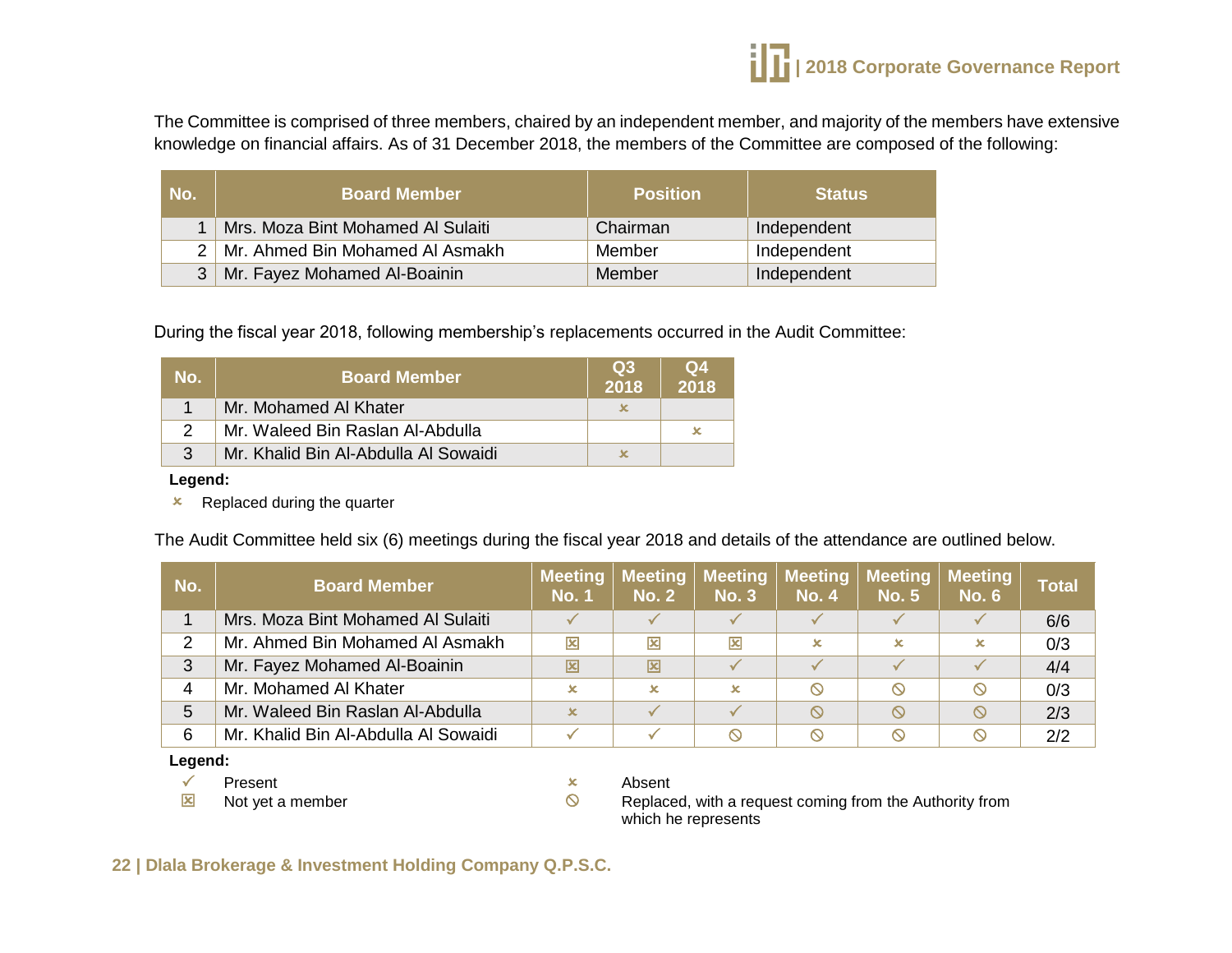In 2018, the Audit Committee submitted two letters to the Board of Directors detailing its recommendations. The content of the letter by the Committee to the Board of Directors were regarding the following:

- $\triangleright$  Approval of financial statements for submission to the General Assembly
- Appointment of External Auditors, Ernst and Young, for fiscal year 2018
- Appointment of Consultants, KPMG, to provide services relating to Internal Controls over Financial Reporting (ICOFR)
- $\triangleright$  Recommendation to appoint consultants to implement system of internal control in Dlala Brokerage, a subsidiary of Dlala Holding.

For 2019, instead of submitting letters of recommendations to the Board, the Audit Committee will submit annual report that include its activities and recommendations during the year. In addition, the Audit Committee did not receive any allowances from the Company for attending Committee meetings.

## **3.2 Nomination, Remuneration & Governance Committee (NRGC)**

In line with the requirements of the QFMA, the Nomination and Remuneration Committee have been combined in one Committee, and adding the Governance scope. Nomination, Remuneration & Governance Committee (NRGC) is primarily responsible to ensure that nominations and appointment of the Board members are made according to the formal, rigorous and transparent procedures as per the QFMA requirements, Commercial Companies Law (11) of 2015, Articles of Associations of the Company and other applicable regulations. The responsibilities of NRGC also include the following:

- 1. Developing general principles and criteria used by the General Assembly members to elect the fittest among the candidates for Board membership.
- 2. Nominating whom it deems fits for the Board membership when any seat is vacant.
- 3. Developing draft of succession plan for managing the Company to ensure the speed of a suitable alternative to fill the vacant jobs in the Company.
- 4. Nominating whom it deems fit to fill the any job of the Senior Executive Management.
- 5. Receive candidacy requests for board membership.
- 6. Submitting the list of Board membership candidates to the Board, including its recommendations, and sending a copy to the QFMA.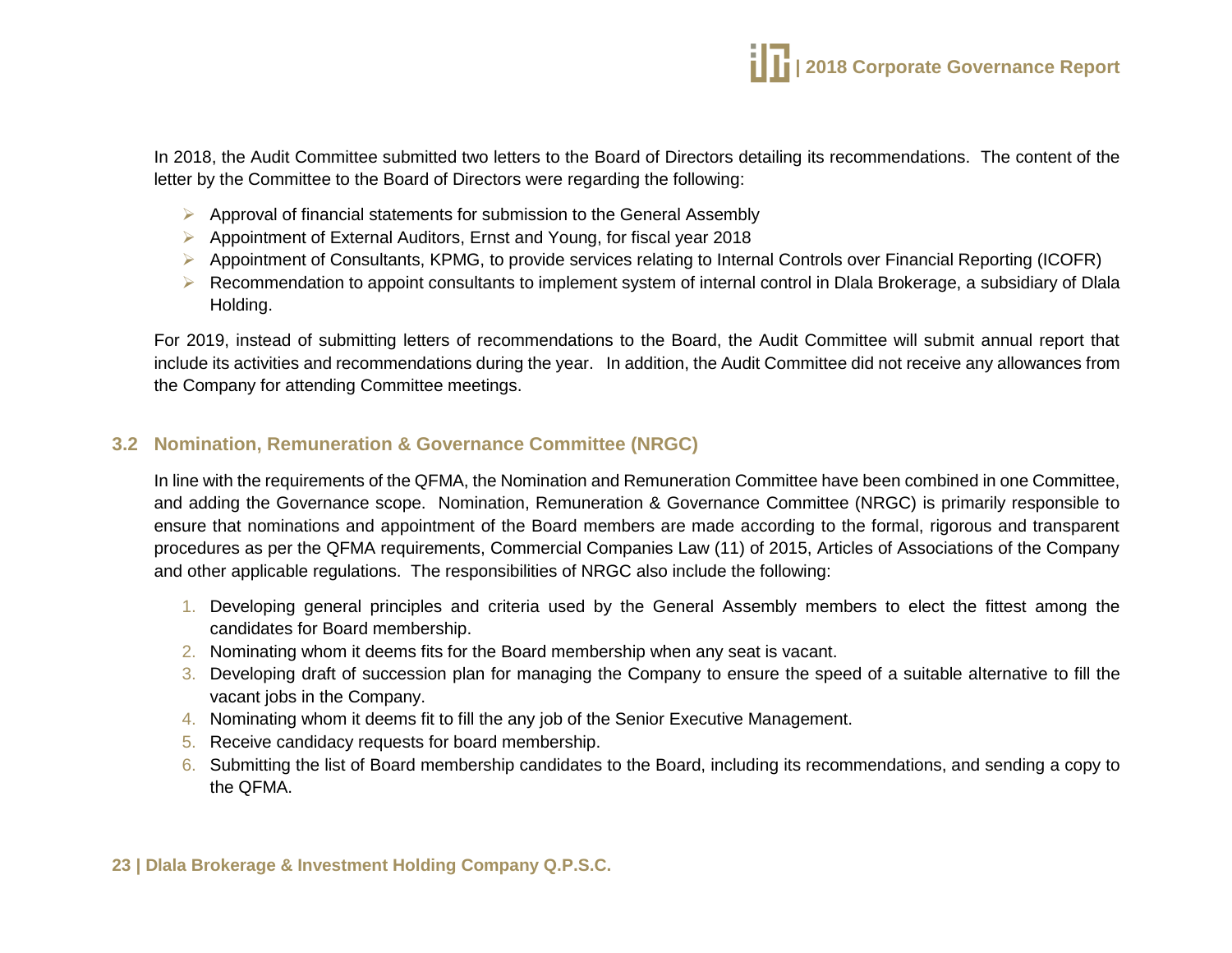

- 7. Submitting annual report to the Board including comprehensive analysis of the Board performance to identify the strengths, weaknesses, and proposals.
- 8. Assist in setting the remuneration policy yearly of the Board members that shall not exceed 5% of the Company's net profit after deduction of reserves, legal deductions, and distribution of the dividends to the shareholders.
- 9. Assist in setting the foundations of granting allowances and incentives, including the issuance of incentives shares for its employees.
- 10. Shall propose to the Board of Directors to amend the Articles of Association of the Company and to adopt them at the Extraordinary General Assembly Meeting, in the event that the Committee considers such amendments necessary.

As part of its responsibility, the Committee has yet to develop the management succession plan; however, they plan to draft this in 2019.

The members of the Committee is composed of the following:

| No. | ⊦Board Member                               | <b>Position</b> |
|-----|---------------------------------------------|-----------------|
|     | Ms. Ebtesam Saleh Al Mannai                 | Chairman        |
|     | Mr. Yousef Abdulrahman Al Khailifi          | Member          |
| । २ | H. E. Sheikh Abdulrahman Bin Hamad Al-Thani | Member          |

During the election of Committee members for NRGC, Mr. Ali Bin Hussain Al-Sada was the Chairman and Mr. Ahmed Bin Mohamed Al Asmakh was a member. Subsequently, on the fourth quarter of 2018, they were replaced by Ms. Ebtesam Saleh Al Mannai and Mr. Yousef Abdulrahman Al Khailifi.

#### **3.3 Executive Committee**

The main responsibilities of the Executive Committee are the following:

- 1. Developing the general policies of the Company and incorporate over the internal policies and procedures.
- 2. Reviewing and approving the organizational structure of the company.
- 3. Monitoring and supervising the financial performance of the company.
- 4. Reviewing the Company's annual budget before submitting it to the Board of Directors for approval.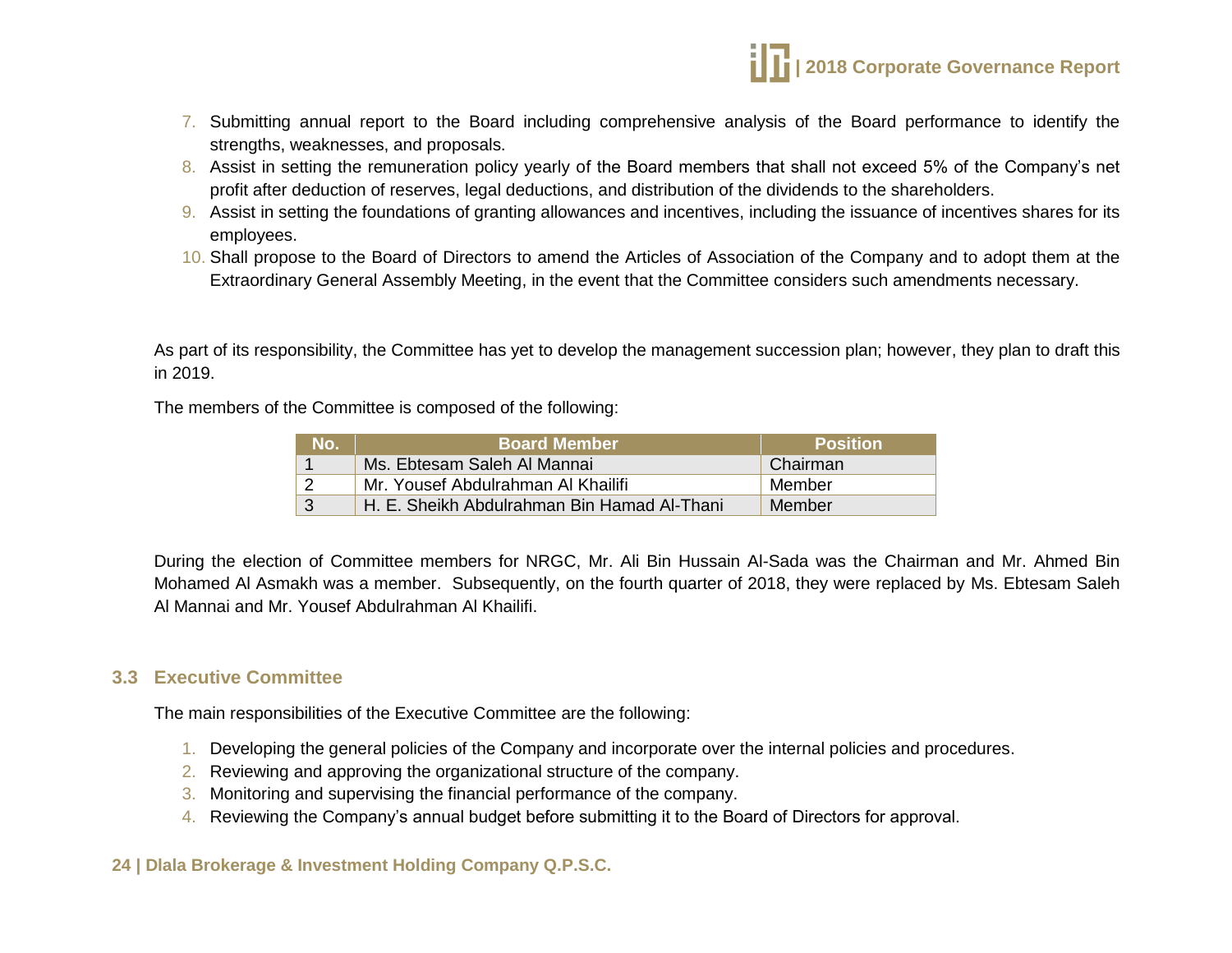

- 5. Developing the investment policy of the company.
- 6. Developing investment policy for the company's portfolio of securities and the method of managing them.
- 7. Approving investment projects, if any.
- 8. Reviewing and approving the sale of any assets of the company except investment properties and shares.
- 9. Approving agreements and commitments that exceed the authority of the Chief Executive Office (CEO).
- 10. Approving the loans required by the company.
- 11. Approving the business plans of Dlala Holding and its subsidiaries before submitting them to the Board of Directors.
- 12. Reviewing and approving proposals for capital change and structure of the company.
- 13. Reviewing and approving proposals for issuing bonds or securities.
- 14. Appointing and terminating the services of the Chief Executive Officer and Executive Vice President and determination of their salaries

The Executive Committee is composed of the following:

| No. | <b>Board Member</b>                     | <b>Position</b> |
|-----|-----------------------------------------|-----------------|
|     | Mr. Jaber Bin Hajjaj Al Shahwani        | Chairman        |
|     | H. E. Sheikh Suhaim Bin Khaled Al-Thani | <b>Member</b>   |
|     | Mr. Ali Bin Hussain Al-Sada             | Member          |

In addition, during the election, Mr. Waleed Bin Raslan Al-Abdulla was a member of the Executive Committee and then was replaced by Mr. Ali Bin Hussain Al-Sada for the vacant seat in the Committee.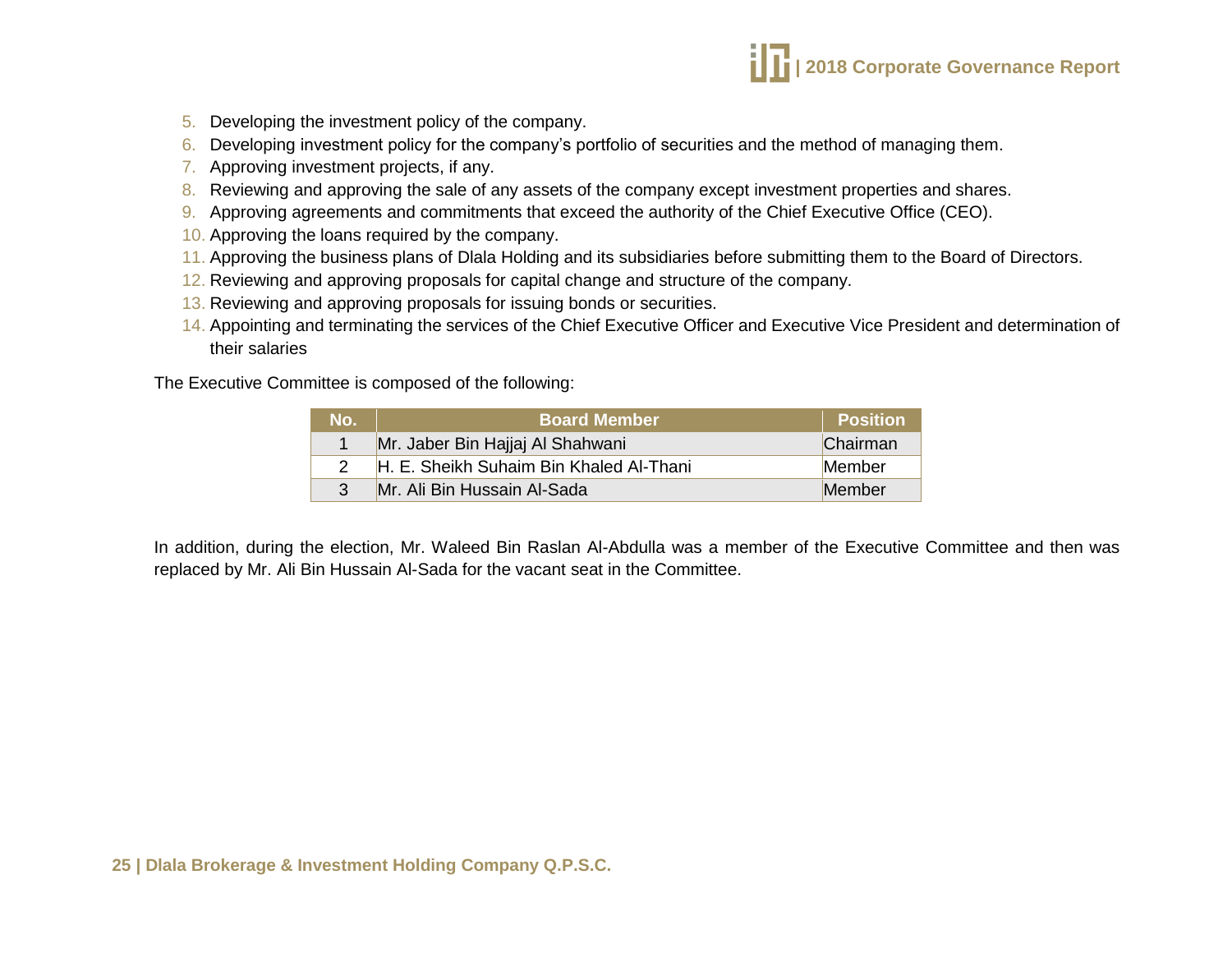

## <span id="page-25-0"></span>**4. Senior Executive Management**

Senior Executive Management is responsible for supporting and assisting the Chief Executive Officer to implement the running of the general operations and financial business of Dlala Holding, in accordance with the delegated authority of the Board. This is comprised of the following:



The profiles of the key personnel of the Senior Executive Management are as follows:

| <b>Position Title</b>                   | <b>Remarks</b>                                                                                                                                                                                                                                                                                                  |
|-----------------------------------------|-----------------------------------------------------------------------------------------------------------------------------------------------------------------------------------------------------------------------------------------------------------------------------------------------------------------|
| <b>Chief Executive Officer</b><br>(CEO) | Dr. Abdul Aziz Ali Al Hamadi is the appointed CEO of the Company and he has been in<br>the position since 2016.<br>He completed Bachelor of Science in Business and Economic (major in Accounting) in<br>1994 at Qatar University<br>He has served senior position in the Ministry of Awgaf and Islamic Affairs |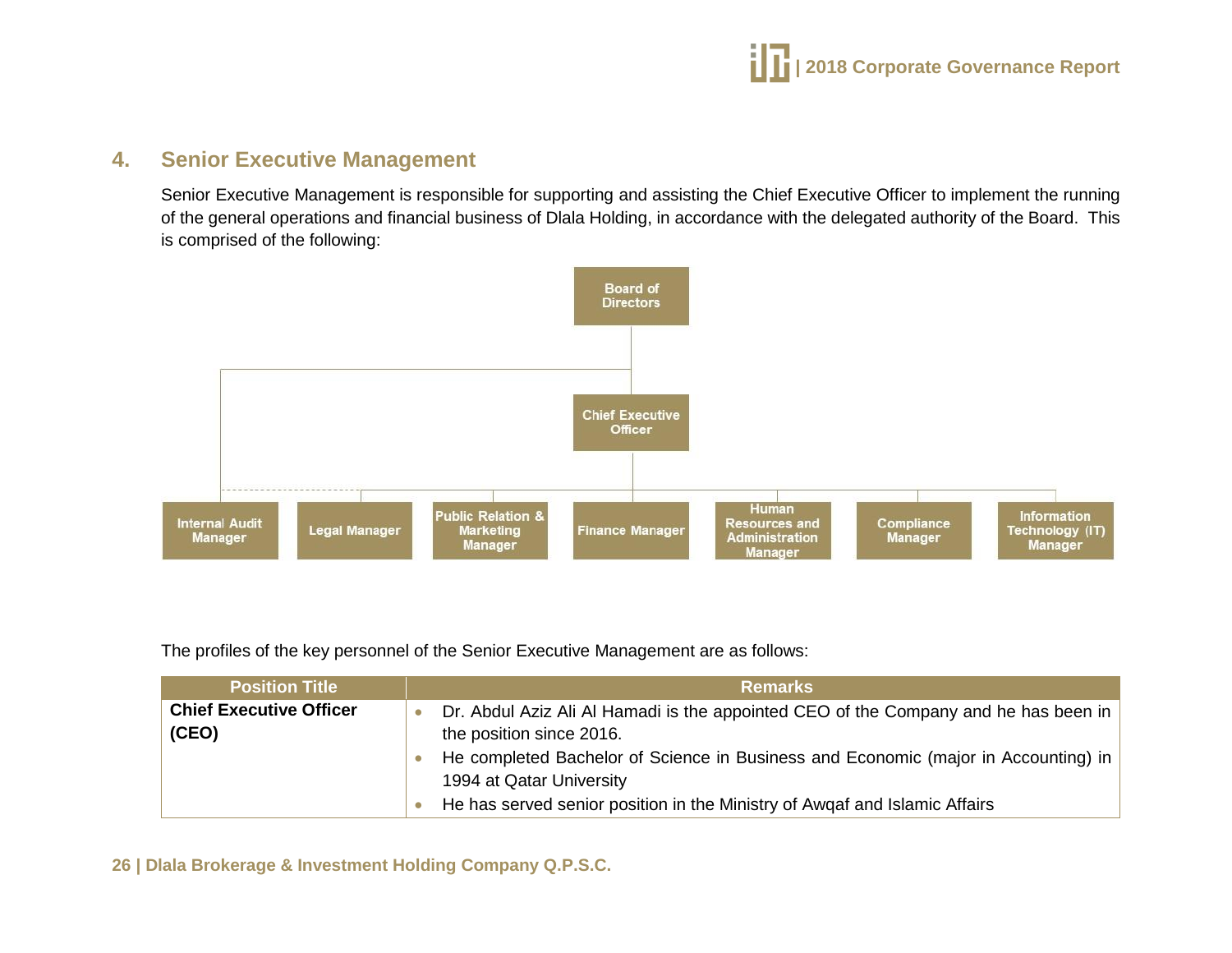

| <b>Position Title</b>         | <b>Remarks</b>                                                                                             |
|-------------------------------|------------------------------------------------------------------------------------------------------------|
|                               | General Manager at Aqar Development and Real Estate Investment<br>$\bullet$                                |
|                               | Financial Auditor at the Racing & Equestrian Club<br>$\bullet$                                             |
| <b>Internal Audit Manager</b> | Mr. Hamza Mohamed Shokry is the Internal Audit Manager of Dlala Holding since March<br>$\bullet$           |
|                               | 2012                                                                                                       |
|                               | He graduated in 1999 and completed Bachelor of Commerce, Major in Accounting<br>$\bullet$                  |
|                               | He has served in the audit firm, PWC, before joining Dlala Holding.<br>$\bullet$                           |
| <b>Legal Manager</b>          | Mr. Tarek Awad Al Karim is the Legal Manager of the Company and has been serving<br>$\bullet$              |
|                               | Dlala Holding since 2008                                                                                   |
|                               | Prior to this, he was also a Criminal Investigator in Capital Police of Ministry of Interior<br>$\bullet$  |
|                               | He has Bachelor of Laws completed in 1998 in Zagazig University, Egypt)<br>$\langle \cdot \rangle$         |
| <b>Public Relation and</b>    | Mr. Mohammed Elsadi has been a member of the Company since 2005.<br>$\bullet$                              |
| <b>Marketing Manager</b>      | He holds Master's in Business Administration (major in Strategic Plan) and Bachelor of<br>$\bullet$        |
|                               | Science in Art (major in Media) which were completed in 2011 and 1998 respectively                         |
|                               | Worked as a Senior Translator at Qatar International Trading Company.<br>$\bullet$                         |
|                               | He worked as a senior journalist at the Middle East News Agency.<br>$\bullet$                              |
| <b>Finance Manager</b>        | Mr. Sujeewa Chandrakumara is the current Finance Manager of the Company and has<br>$\overline{\mathbb{C}}$ |
|                               | been a member of the Company since 2014.                                                                   |
|                               | He is a Chartered Accountant from Institute of Chartered Accountants of Sri Lanka.                         |
|                               | He has in-depth knowledge in finance and accounting and having more than a decade<br>$\bullet$             |
|                               | experience from audit firms such as KPMG (Sri Lanka) and Ernst & Young (Qatar).                            |
| Human Resources (HR) and      | Mr. Abdullah Mohammed Hamdi AlSowaidi is the HR and Admin Manager of Dlala<br>$\bullet$                    |
| <b>Administration Manager</b> | Holding since 2012.                                                                                        |
|                               | Holds a military diploma from the Kuwaiti Military College.<br>$\bullet$                                   |
|                               | Provides training courses in supervisory skills and business administration.<br>$\bullet$                  |
| <b>Compliance Manager</b>     | Mrs. Caroline Shadarevian is the Compliance Manager of the Company since 2013<br>$\bullet$                 |
|                               | She graduated in 2007 and completed Bachelor of Science in Business Accounting<br>$\bullet$                |
|                               | She has served in the audit firm, PWC (Qatar), before joining Dlala Holding.<br>$\bullet$                  |
| <b>IT Manager</b>             | Mr. Mohammad Nouroddin is the IT Manager of the Company since August 2010 and has<br>$\bullet$             |
|                               | been working with the Company since 2007.                                                                  |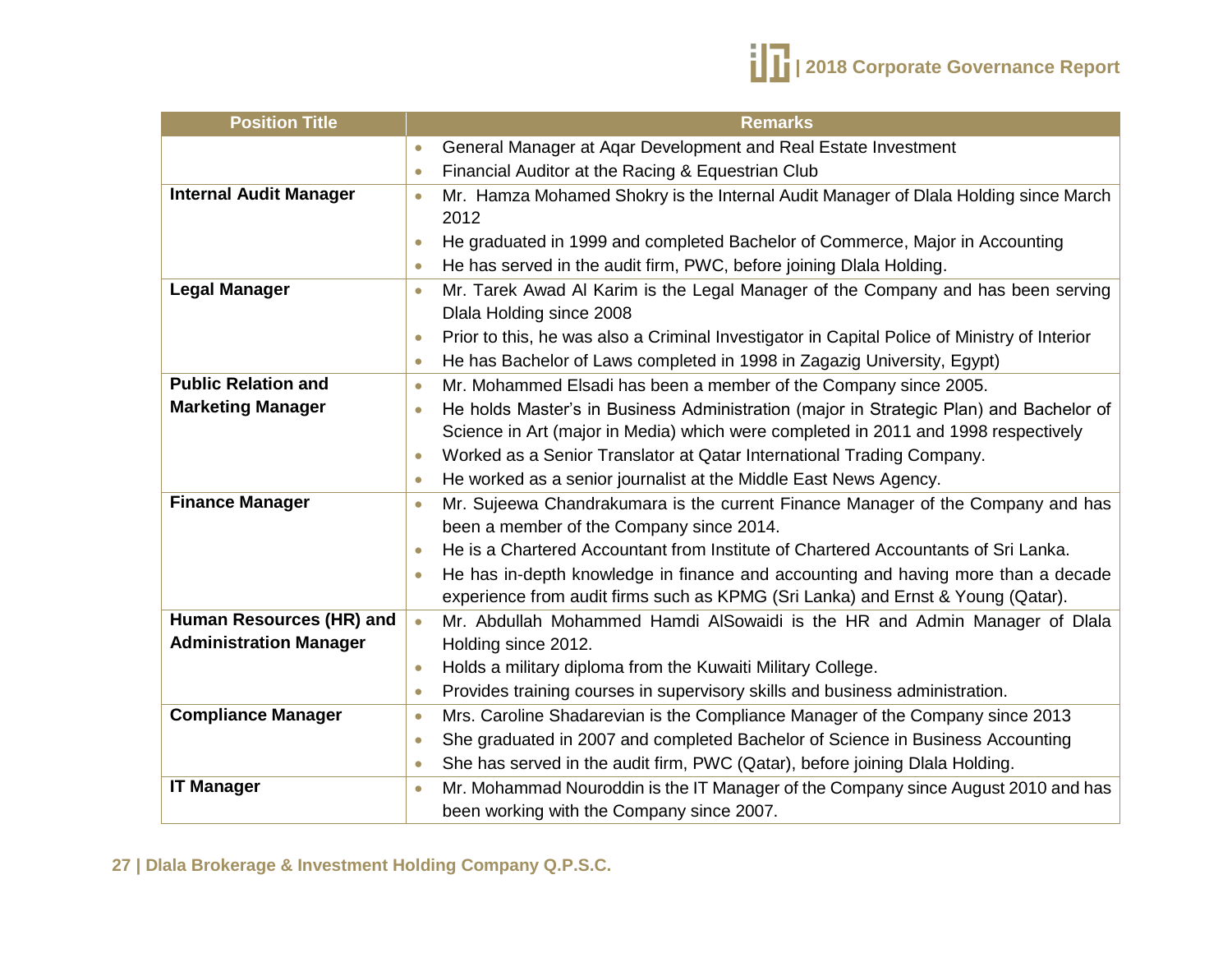

| <b>Position Title</b> | <b>Remarks</b>                                                                          |
|-----------------------|-----------------------------------------------------------------------------------------|
|                       | $\bullet$ He graduated with a degree in BS Computer Communication in 2003 from Lebanon. |

None of the other key personnel owns shares of the Company.

The NRGC developed a specific policy for remuneration of the Executive Management before presenting it to the Board in 2019. The policy defines a mechanism whereby the remuneration is directly linked to the effort and performance at both department and employee levels, through the achievement of assigned goals and objectives in accordance with the profitability, risk assessment and the overall performance of the Company. The performance assessment of Senior Executive Management in implementing the internal controls and risk management will be performed by the Board in 2019.

## <span id="page-27-0"></span>**5. Internal Control System**

As per the Governance Charter of the Company, the Company shall adopt Internal Control Systems, approved by the Board, to evaluate the methods and procedures for risk management, implementation of the Company's corporate governance code and compliance with related laws and regulations. In addition, the Internal Control Systems shall set clear lines of responsibility and accountability throughout the Company's departments.

Internal Control Systems shall include effective and independent risk assessment and management functions, as well as financial and operational internal audit functions in addition to the external audit. The Internal Control Systems shall also ensure that all related-party transactions are handled in accordance with the relevant requirements related to QFMA and other authorities.

The Board of Directors undertakes full responsibility over the Company's internal control system. The Audit Committee assists the Board in this aspect by reviewing the Company's system of internal controls. The Internal Audit function submits quarterly report to the Audit Committee on this regard. In addition, the Board has issued a decision in 2018 to appoint an internal auditor to assess the controls over the Company's subsidiaries.

In 2018, the Board has appointed an External Consultant to perform services in relation to ICOFR. Based on the engagement, the consultant will focus on the following areas, including its subsidiary (Dlala Brokerage):

- $\triangleright$  Brokerage Operations (Front and Back Office)
- $\triangleright$  Finance
- ▶ Human Resources & Administration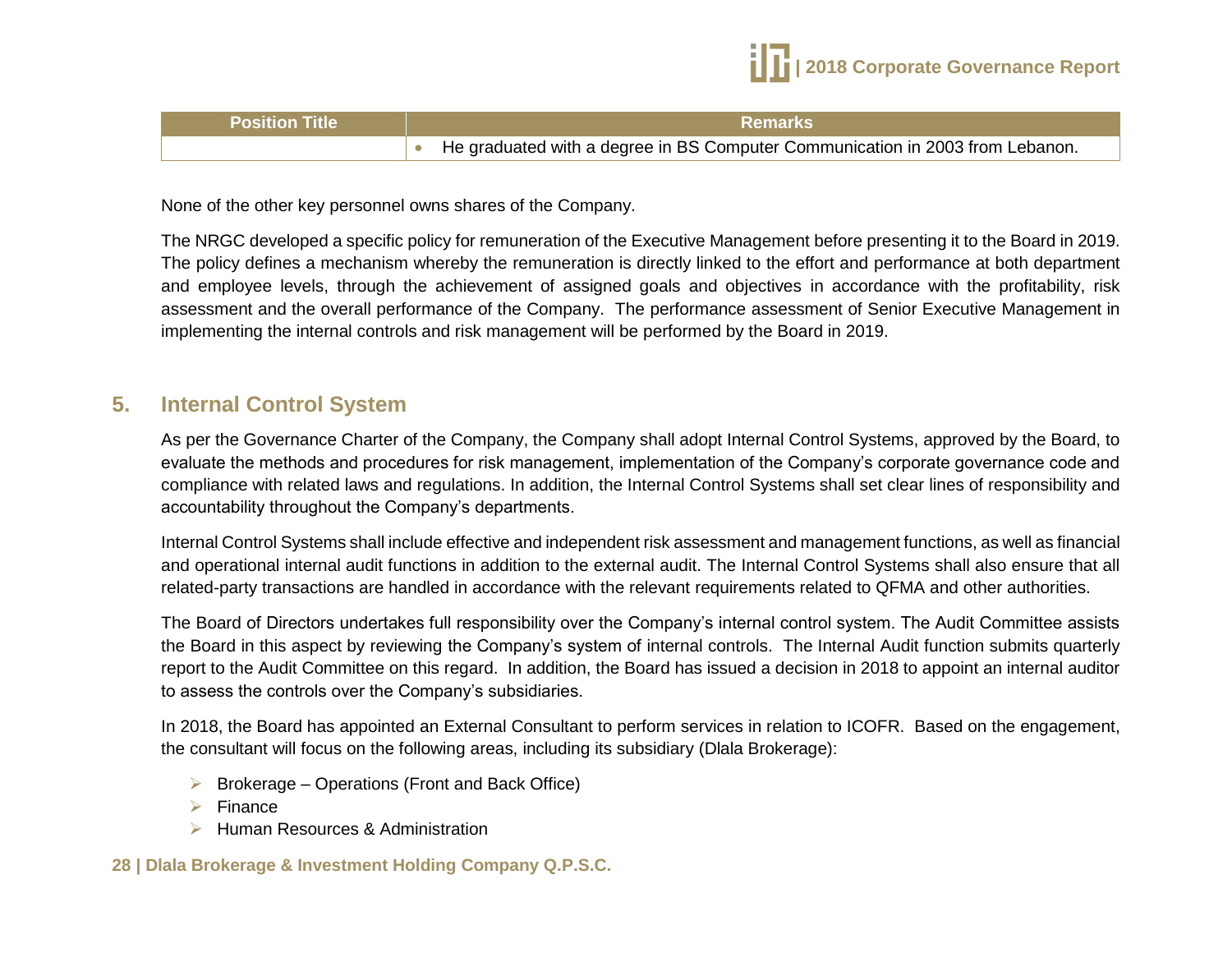

- $\triangleright$  Investment
- $\triangleright$  IT Environment
- $\triangleright$  Compliance
- $\triangleright$  Entity-level Controls

Part of the consultant's scope is to document the key processes, systems and controls of the abovementioned areas. They will test the key controls and report on the design effectiveness. In addition, they will also develop and submit recommendations for any weaknesses noted during the review.

As the engagement with the consultant is currently ongoing, the Management has yet to assess the appropriateness of internal control over financial reporting as of 31 December 2018. Upon completion of the engagement, the Company will evaluate the design effectiveness and implementation of internal control over financial reporting. The Board will regularly review this and will ensure that effective internal control over financial reporting is maintained.

## <span id="page-28-0"></span>**6. Risk Management**

The purpose of risk management process is to identify major risk that may affect the Company, assess the Company's ability to take risks, develop risks identification mechanisms and implement awareness programs and ways to mitigate them. This process involves at least the following steps:

- $\triangleright$  Identification of risks with the existing and new activities of the company
- $\triangleright$  Determine the likelihood and impact of each risk according to the risk assessment criteria
- $\triangleright$  Evaluation of the risks by comparing to the risk appetite to determine if the risk is acceptable or additional actions are required
- $\triangleright$  Determine how to mitigate or avoid the risks (e.g., reduce the risk, share with another party, or avoid the risk)
- $\triangleright$  Monitor the risk and determine whether action plans were properly implemented

The Board of Directors is fully responsible on reviewing the systems of risk management of the Company, in close coordination with the Senior Executive Management. Below shows some of the risks entrusted by the Board for each department:

| <b>Department</b>     | <b>Responsible for</b>                                                                                                                  |  |
|-----------------------|-----------------------------------------------------------------------------------------------------------------------------------------|--|
| <b>Internal Audit</b> | Monitoring and reporting management's non-compliance over the internal policies and<br>procedures of the Company to the Audit Committee |  |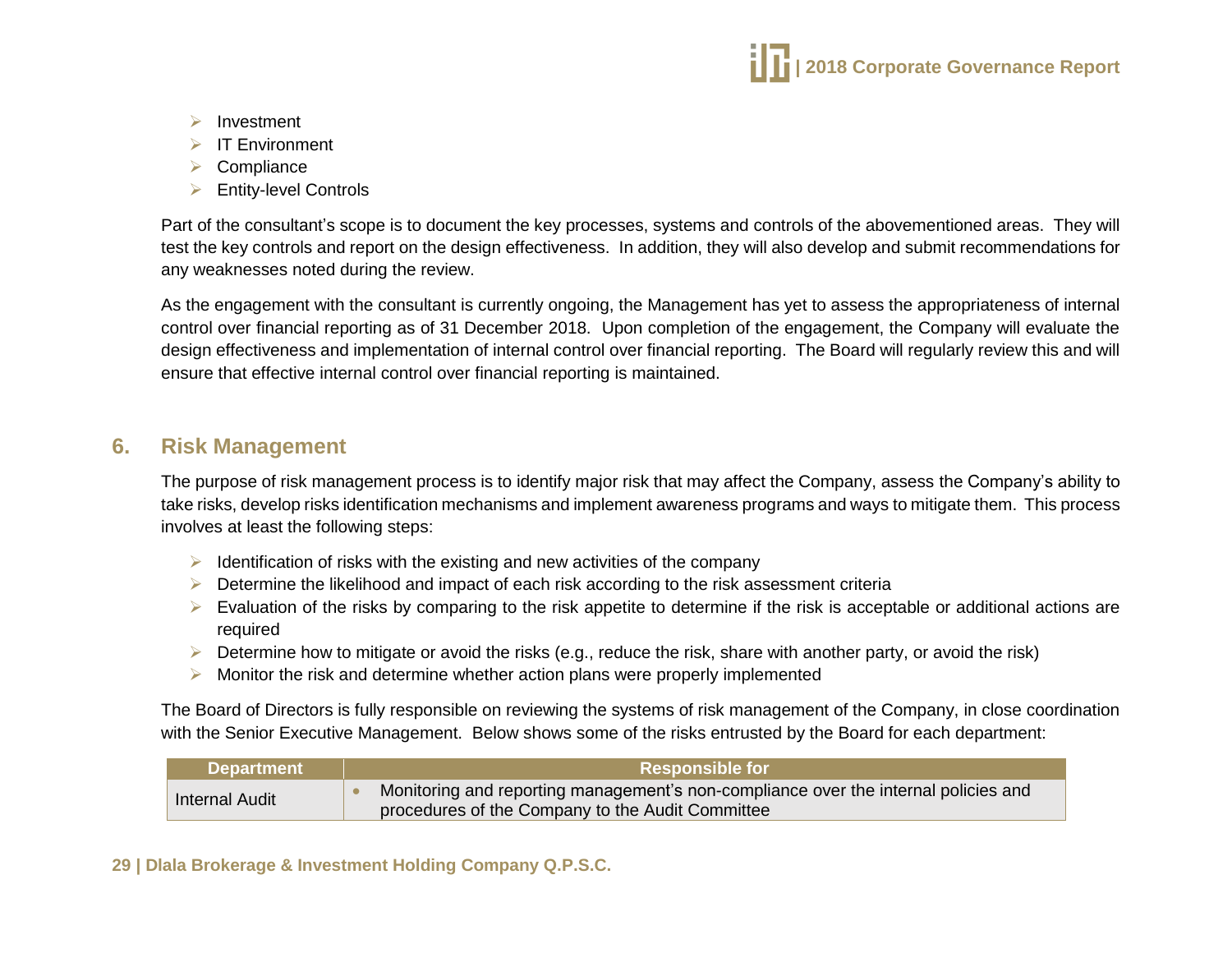| <b>Department</b> | <b>Responsible for</b>                                                                                                                                                                                                                                                      |  |  |
|-------------------|-----------------------------------------------------------------------------------------------------------------------------------------------------------------------------------------------------------------------------------------------------------------------------|--|--|
|                   | Prepares and executes internal audit programs to monitor, assess, provide<br>recommendations and independent assurance on the design and operating effectiveness<br>of controls to mitigate/ address the risks such as operational, strategic, financial and<br>compliance. |  |  |
| Compliance        | Management, control and reporting of compliance risk to the Chief Executive Officer and<br>report to the Board                                                                                                                                                              |  |  |
|                   | Design internal control systems to monitor compliance with laws and regulations.                                                                                                                                                                                            |  |  |
| Legal             | Management, control and reporting of legal risk to the Chief Executive Officer and report<br>to the Board                                                                                                                                                                   |  |  |
| Finance           | Management, control and reporting of financial risk to the Chief Executive Officer and<br>report to the Board<br>Design internal control systems to monitor compliance with IFRS and other relevant                                                                         |  |  |
|                   | standards                                                                                                                                                                                                                                                                   |  |  |

In Dlala Holding, respective personnel/ risk owner is responsible in identifying, compiling, reporting, and communicating risks on their respective function. Furthermore, the Company has an established Internal Audit function that provides independent assurance about effectiveness of risk management and control to the board and senior management. The function directly reports to the Audit Committee, and for major risks identified, these are subsequently delivered to the Board.

In 2019, the Company plans to adopt a risk management framework applicable in order to meet the Company's objectives regarding risk management.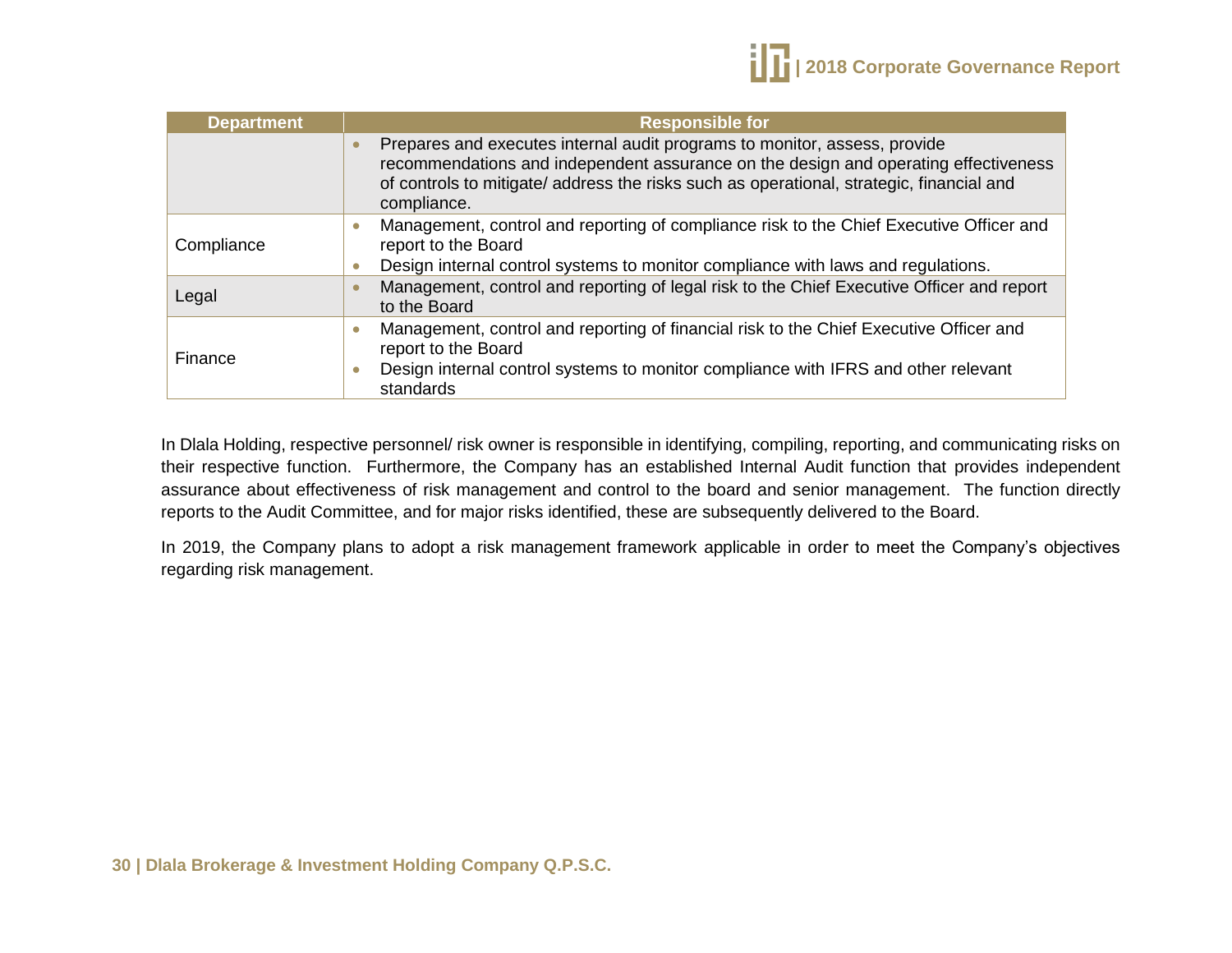

## <span id="page-30-0"></span>**7. Internal Auditor**

The Company has an established Internal Audit Department headed by the Internal Audit Manager, Mr. Hamza Mohamed Shokry, who joined in March 2012. The Internal Audit Department is an independent function and offers assurance and consultancy services within the Company. It intends to add value to the Company's operations, improve their performance, including helping the Company accomplish its objectives by bringing a systematic, disciplined approach to evaluate and improve the effectiveness of risk management, control and governance processes.

In particular, the Internal Audit function shall:

- $\triangleright$  Review the Internal Control Systems and oversee their implementation;
- $\triangleright$  Be carried out by operationally independent, appropriately trained and competent staff; and
- $\triangleright$  Submit quarterly reports to the Audit Committee which shall include a review and assessment of the internal control system of the Company;
- $\triangleright$  Has access to all Company's activities; and
- Be independent including being independent from the day-to-day Company functioning. Its independence should be reinforced for example by having the Board determine compensation of its staff.

The appointed Internal Audit Manager directly reports to the Audit Committee and the same determines his remuneration to enhance objectivity and independence.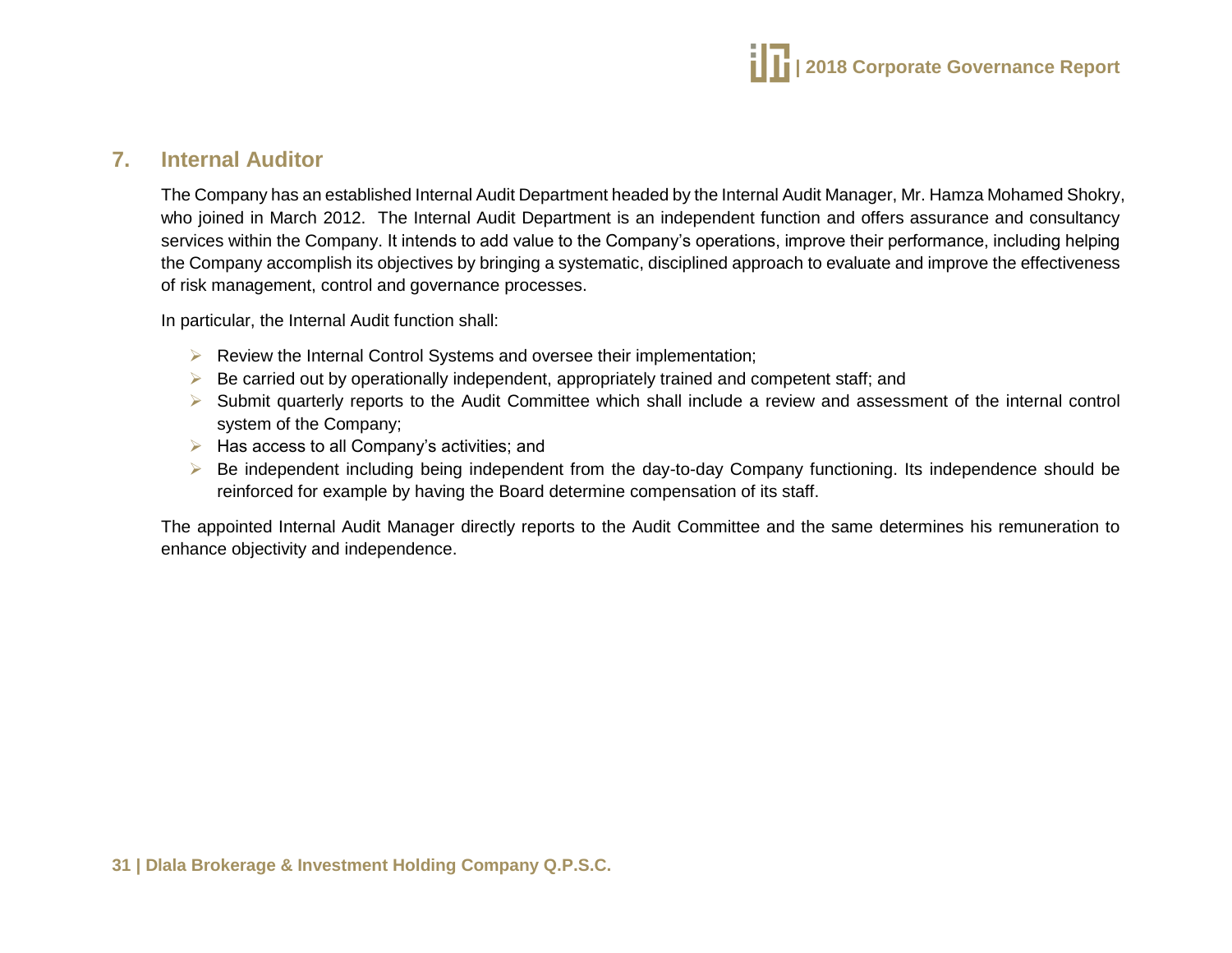

## <span id="page-31-0"></span>**8. External Auditor**

Based on the Commercial Companies Law (11) of 2015, QFMA requirements and Articles of Association of the Company, the Audit Committee of Dlala Holding should submit a recommendation to the Board for appointing an external auditor of the Company. Immediately, after the Board's approval of the recommendation, it shall be included in the Company's General Assembly agenda.

During the Ordinary General Assembly of Dlala Holding held on 2 April 2018, based on the recommendations of the Board, Ernst and Young (EY) was selected as the External Auditor for fiscal year 2018. EY was newly appointed and performed its first fiscal year audit of the Company in 2018. In addition, Dlala Holding has not employed any employee of the external audit firm during 2018.

As part of the external auditors' function, they shall inform the Board, in writing, about any risk to which the Company is exposed to or expected to be exposed to, and about all of the violations immediately upon identification, as well as sending a copy of that notice to QFMA. In this case, the External Auditor shall have the right to invite the General Assembly to convene pursuant to the Law provisions in this regard, provided they inform QFMA thereof.

The External Auditor shall also attend the General Assembly meetings to present their report and answer shareholders' questions. The External Auditor plays a fundamental role in the Company and conducts the review and the audit of the financial statements quarterly and annually according to the relevant International Standards on Auditing. The External Auditor shall also present his reports to the Board of Directors and the General Assembly as well as sending a copy to QFMA in line with QFMA requirements.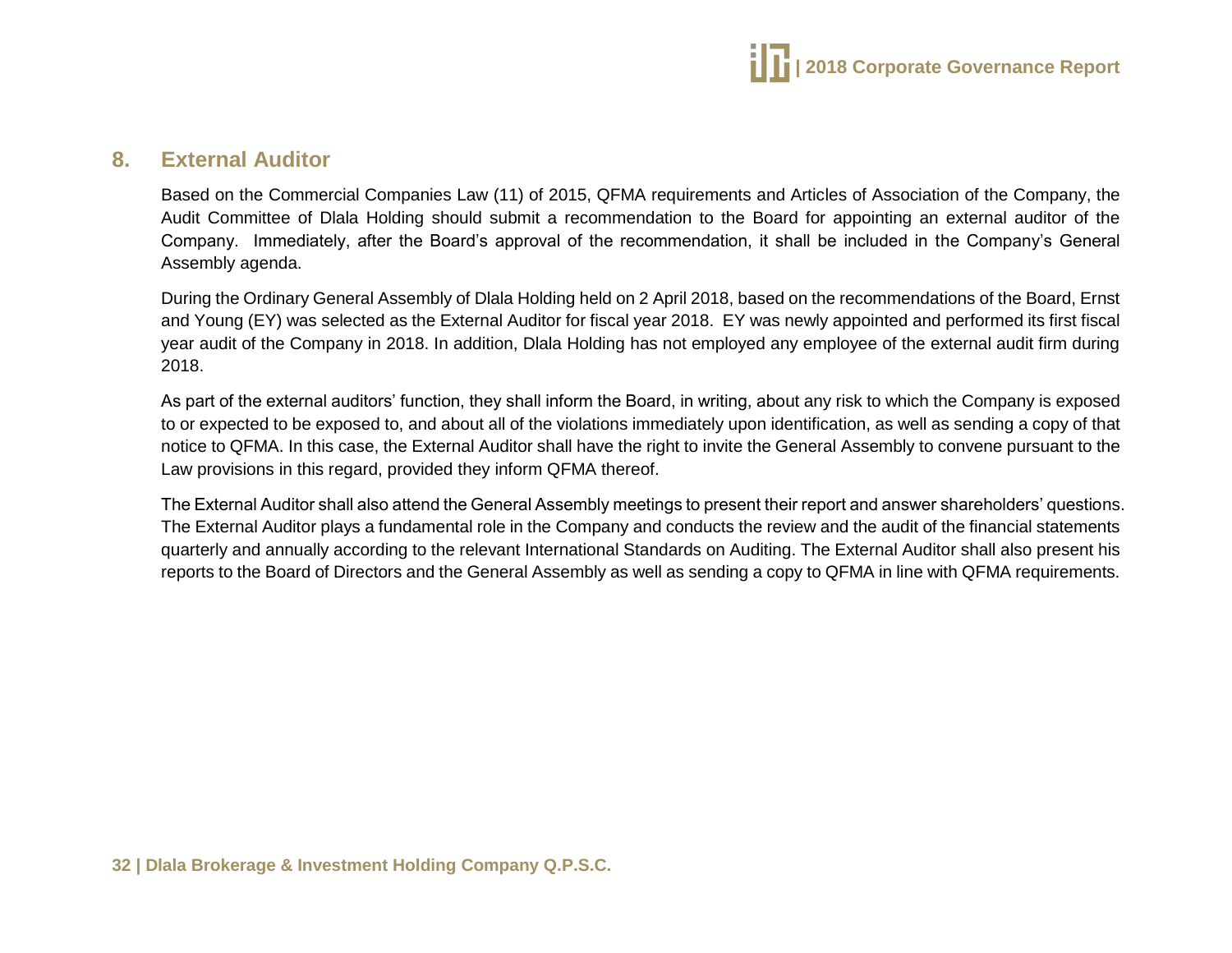## <span id="page-32-0"></span>**9. Disclosure and Transparency**

Dlala Holding ensures that timely and accurate disclosure are made on all material matters, that is including its financial position, performance, ownership, and governance. It also ensure its compliance to all disclosure requirements and it furnishes all financial information and audit reports.

As of 31 December 2018, Dlala Holding has over nine thousand (9,000) shareholders and the following are the major shareholders with percentage of ownership:

|                        | No. Shareholder                               | Ownership |
|------------------------|-----------------------------------------------|-----------|
|                        | Mr. Ali Bin Hussain Al-Sada                   | 5%        |
| $\mathcal{P}$          | <b>Investment Fund of Qatari Armed Forces</b> | 5%        |
| 3                      | Shahd Ali Hussain Al-Sada                     | 5%        |
| $\boldsymbol{\Lambda}$ | Wadi Al Sail Fund                             | .5%       |

Through the Sections 2 and 3 of this report, Dlala Holding has disclosed the Board members and Senior Executive Management key personnel's scientific and practical experiences.

The Company did not enter into any transactions with related party that may conflict with the Company's interest during 2018.

The Company has also developed a policy over insider trading that ensures that Board members, Senior Executive Management, all Insiders, their spouses and minor children must disclose any trading and transaction they carry out involving the Company's shares and any other securities.

During the fiscal year 2018, 5 legal cases occurred with the following details:

| <b>Description</b>                                             | No. of cases |
|----------------------------------------------------------------|--------------|
| Cases raised by Dlala & its subsidiaries against other parties | Δ            |
| Cases raised against Dlala & its subsidiaries by other parties |              |
| <b>Total</b>                                                   | h            |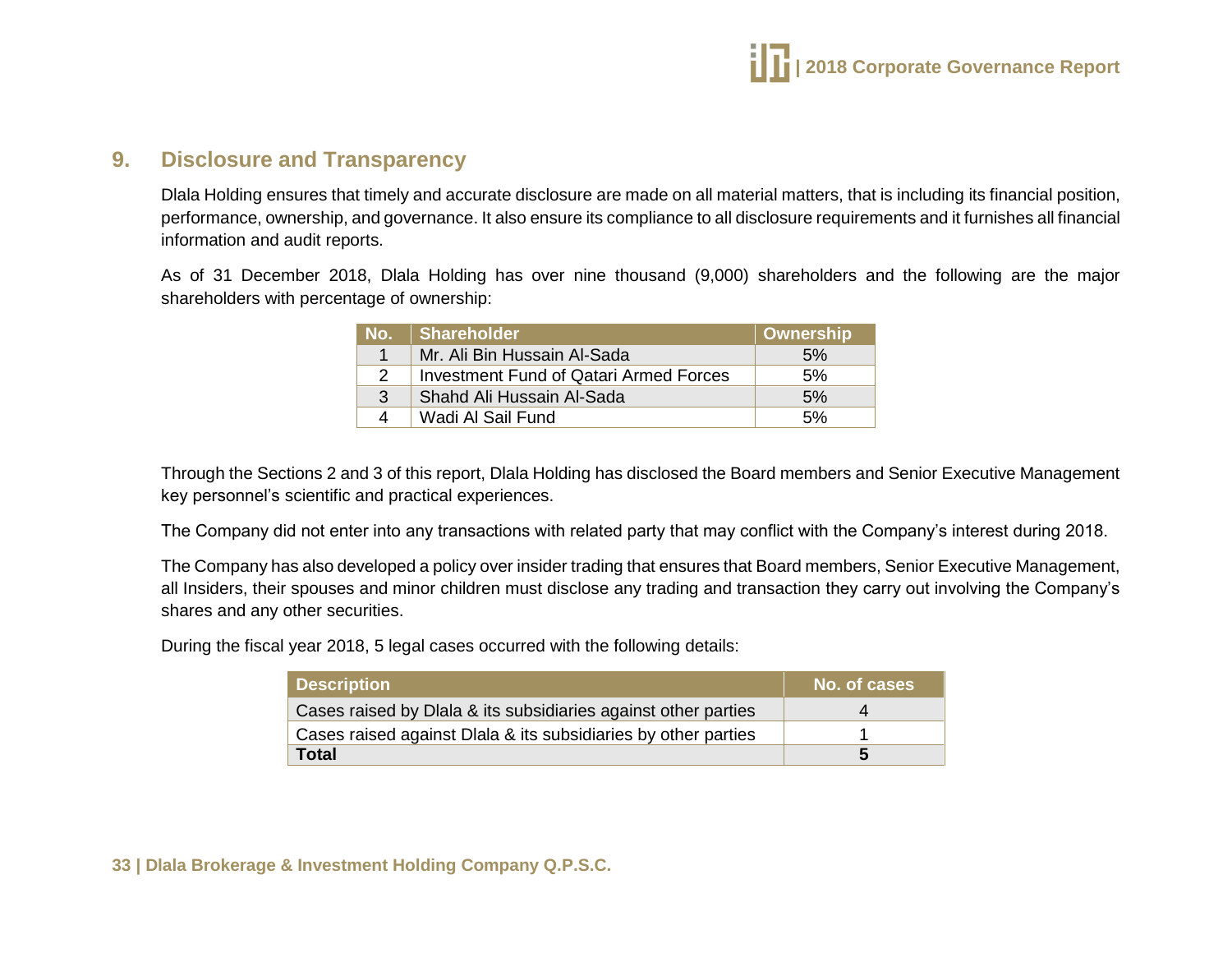

The status of the legal cases above are all on going and handled by legal counsels. In addition, there were also four (4) investigations carried out by the QFMA over the Company in 2018 and two (2) of which resulted to the following:

- $\triangleright$  A penalty of QAR 50,000 for disclosing the date of the Board Meeting during the trading session
- $\triangleright$  Discontinuing the finance transactions to its customers, board members and Senior Executive Management until the ratio of current assets is sufficient to cover the current liabilities.

Based on Article 4 of QFMA's Corporate Governance Code, Dlala Holding has disclosed the following on the respective sections of this report:

| No.            | <b>Disclosure</b>                                                                                                                                                                                                                                                                                          | <b>Section</b>                                                                                                |
|----------------|------------------------------------------------------------------------------------------------------------------------------------------------------------------------------------------------------------------------------------------------------------------------------------------------------------|---------------------------------------------------------------------------------------------------------------|
| $\mathbf 1$    | The procedures followed by the Company in implementing the<br>provisions of this Code.                                                                                                                                                                                                                     | Section 1. Overview                                                                                           |
| $\overline{2}$ | The disclosure of any violations committed during the Year<br>including violations and sanctions imposed because of non-<br>compliance with implementation of any of principles or<br>provisions of this Code, their reasons, the remedial measures<br>taken and measures to avoid the same in the future. | Section 1. Overview and,<br>Respective sections of the report                                                 |
| 3              | The disclosure of the information relating to Board members and<br>its Committees, Senior Executive Management in the Company,<br>their responsibilities, powers and activities during the Year, as<br>well as their remunerations.                                                                        | Section 2. The Board of Directors<br>Section 3. The Board Committee<br>Section 4. Senior Executive Management |
| 4              | The disclosure of the procedures of risk management and<br>Internal Control of the Company including the supervision of the<br>financial affairs, investments, and any relevant information.                                                                                                               | Section 5. Internal Control System<br>Section 6. Risk Management                                              |
| 5              | The committees' works, including number of meetings and their<br>recommendations.                                                                                                                                                                                                                          | Section 3. The Board Committee                                                                                |
| 6              | Disclosure of the procedures followed by the Company in<br>determining, evaluating and managing risks, a comparative<br>analysis of the Company's risk factors and discussion of the<br>systems in place to confront drastic or unexpected market<br>changes.                                              | Section 6. Risk Management                                                                                    |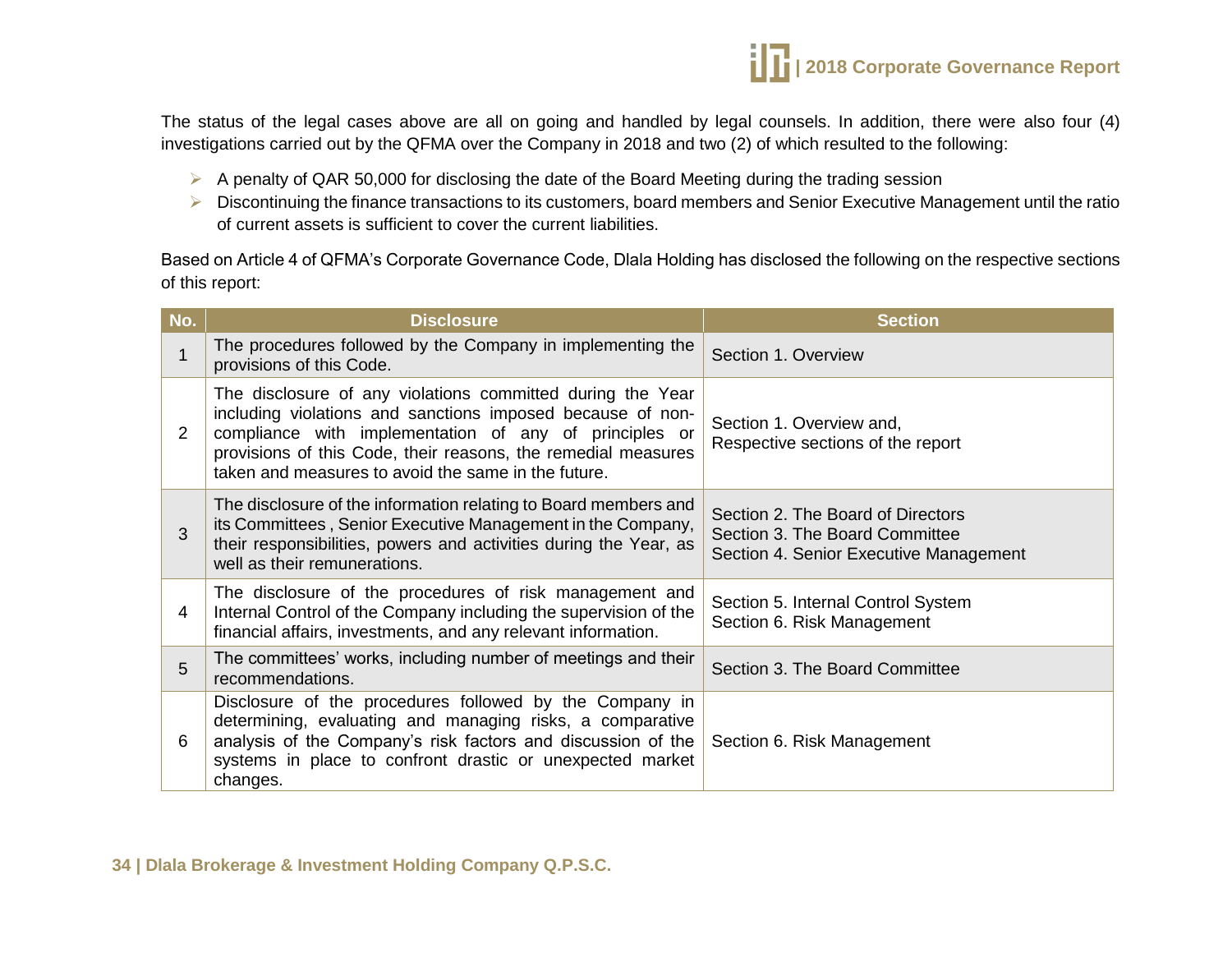

| No.             | <b>Disclosure</b>                                                                                                                                                                                                                                                                                                                                                                                                                                                                                                        | <b>Section</b>                                                                                                |
|-----------------|--------------------------------------------------------------------------------------------------------------------------------------------------------------------------------------------------------------------------------------------------------------------------------------------------------------------------------------------------------------------------------------------------------------------------------------------------------------------------------------------------------------------------|---------------------------------------------------------------------------------------------------------------|
| $\overline{7}$  | Disclosure of the performance assessment of the Board,<br>compliance of its members in achieving the Company's interest,<br>doing the committee's works, and their attending of the Board<br>and Committees. Disclosure of the performance assessment of<br>the Senior Executive Management in implementing the Internal<br>Controls system and risk management including identification of<br>number of appeals, complaints, proposals, notifications and the<br>way used by the Board to handle the regulatory issues. | Section 2. The Board of Directors<br>Section 3. The Board Committee<br>Section 4. Senior Executive Management |
| 8               | Disclosure of the Internal Controls failures, wholly or partly, or<br>weaknesses in its implementation, contingencies that have<br>affected or may affect the Company's financial performance, and<br>the procedures followed by the Company in addressing Internal<br>Controls failures (especially such problems as disclosed in the<br>Company's annual reports and financial statements).                                                                                                                            | Section 3. The Board Committee (Audit Committee)<br>Section 5. Internal Control System                        |
| 9               | Disclosure of the Company's compliance with applicable market<br>listing and disclosure rules and requirements.                                                                                                                                                                                                                                                                                                                                                                                                          | Section 1. Overview and,<br>Respective sections of the report                                                 |
| 10 <sup>°</sup> | Disclosure of any conflict or dispute in which the Company is a<br>party including arbitration and lawsuits.                                                                                                                                                                                                                                                                                                                                                                                                             | Section 9. Disclosure and Transparency                                                                        |
| 11              | Disclosure of operations and transactions entered into by the<br>Company with any "Related Party".                                                                                                                                                                                                                                                                                                                                                                                                                       | Section 9. Disclosure and Transparency                                                                        |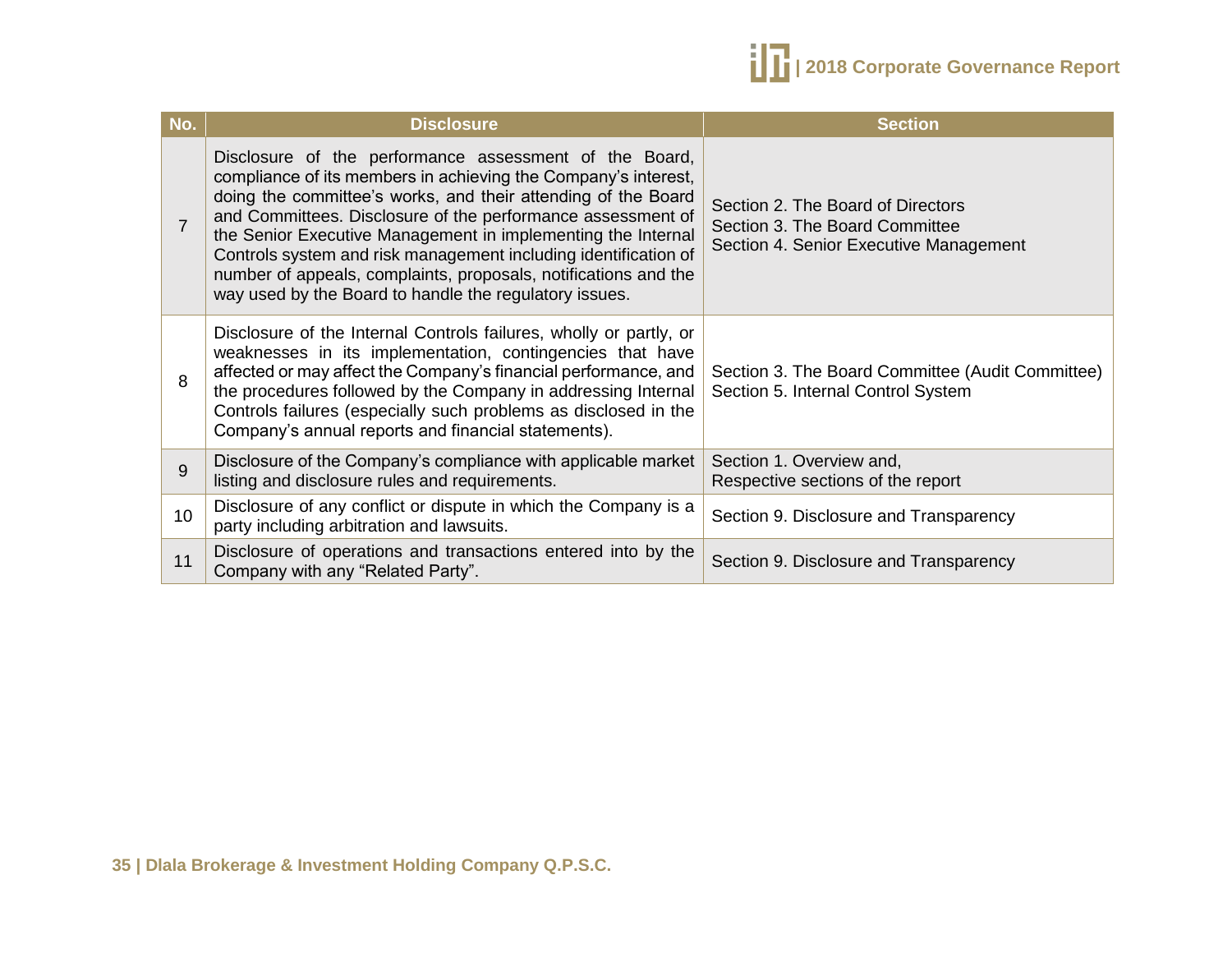## <span id="page-35-0"></span>**10. Shareholders' and Stakeholders' Rights**

The Company is committed to protect the rights of its shareholders and stakeholders to achieve better performance. Following approach were adopted by the Company in order to enhance the rights of the Company's shareholders and stakeholders:

#### **10.1 Shareholders' Rights to Assembly meetings and their participation**

The Articles of Association of the Company included the following:

- 1. Shareholders who own 10% of the Company's capital shall have the right to request to convene the General Assembly. The shareholders representing at least 25% of the Company's capital shall be entitled to invite Extraordinary General Assembly to convene in accordance with the Commercial Companies Law No. 11 of 2015 and QFMA requirements.
- 2. Right of shareholders to discuss agenda items, raise questions, receive answers and take decisions.
- 3. Right to attend and vote by proxy in accordance with the relevant laws and regulations.

For effective participation of the shareholders, Dlala Holding ensure that it holds its meetings in places in the capital Doha at appropriate time. The Company provides sufficient time for shareholders and stakeholders with all information related to the agenda to enable them to make their decisions. The results of the General Assembly is disclosed immediately to the relevant authorities and published on the website. In addition, a copy of the minutes of the meeting is submitted with the relevant authorities immediately after approval.

#### **10.2 Distribution of profits and minority shareholders' rights**

The Articles of Association of the Company stated the minimum percentage of net profits to be distributed to shareholders from net profits after deduction of statutory reserve and voluntary reserve. The shareholder shall be entitled to his share of profits in accordance with the regulations such as the QFMA, Company Commercial Law and Qatar Exchange. Moreover, in line with the regulations, the Company has developed a Dividend Policy.

The Company has a specific mechanism to protect the shareholders' rights in general and the minority in particular, in the event that the company enters into significant transactions that may harm their interests or impair their ownership of the Company's capital as mentioned in the Articles of Association.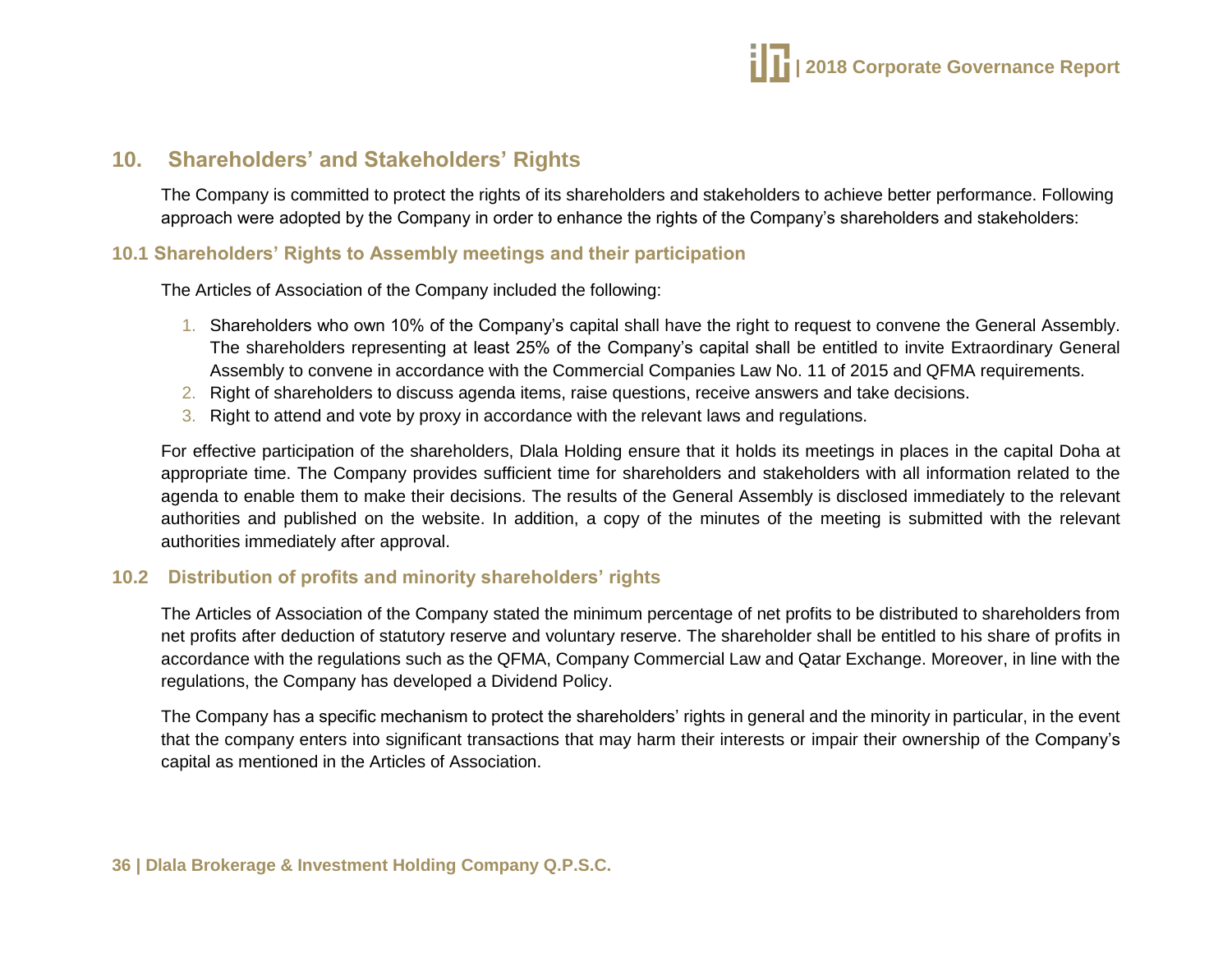

#### **10.3 Rights of stakeholders other than shareholders**

The Company is committed to preserving and respecting the rights of its stakeholders. Each interested party in the Company may request information relevant to its interest. The Company shall be obliged to provide the required information in a timely manner to the extent that it does not threaten the interests of others, or harm the Company's interests. It should be noted that the Company's internal policies and procedures include the following:

- Respect the rights of stakeholders and enable stakeholders involved in governance to obtain reliable, adequate and relevant information on a timely and regular basis.
- $\triangleright$  Ensure that employees are treated in accordance with the principles of justice and equality without any discrimination on grounds of race, sex or religion.
- $\triangleright$  Remuneration policy to grant incentives to employees and management of the company to work always in the interest of the company. This policy should take into account the company's long-term performance.
- $\triangleright$  A mechanism that allows employees of the company to inform the board of suspicious actions in the company when such actions are not valid or illegal or harmful to the company. Secure the confidentiality and protection from any adverse or negative reaction against the amount of other staff or superiors.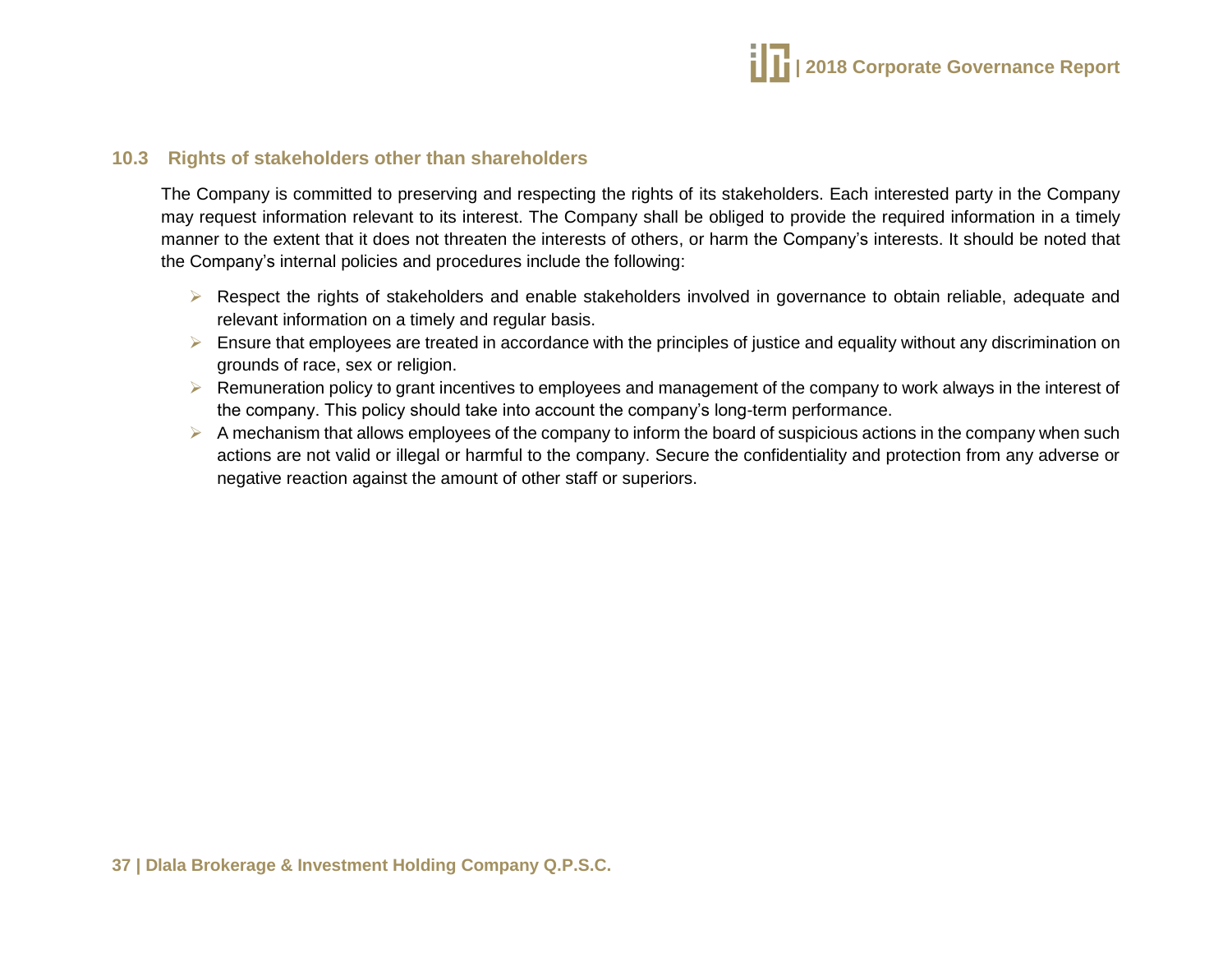

## <span id="page-37-0"></span>**11. Sustainability and Corporate Social Responsibility**

#### **Qatar University honors Dlala with Responsible Leadership Award**

Dlala Holding has received the responsible leadership award in recognition of its contributions at a ceremony hosted by Qatar University.

The award was presented by Dr. Hasan Al-Derham, President of Qatar University, to Dr Abdul Aziz Ali Al Hammadi, Chief Executive Officer of Dlala Brokerage and Investment Holding Company. Al Hammadi highlighted in an article in the CSR Report its contributions to the community over the past year "Dlala Brokerage and Investment Holding seeks to establish itself as a leader, not only in the field of financial and investment brokerage, but in field of CSR as well". Therefore, the company has spared no effort in supporting CSR projects to apply a positive social impact on the Qatari community, contributing to the development and welfare of the society.

Dlala Holding has invited students from the University of Qatar to attend its board meeting to train students and prepare them for responsibility, which comes within the QNV 2030 launched by HH the Emir Sheikh Tamim Bin Hamad Al Thani, which is based mainly on human development, youth support and transparency.

#### **Partnership with Qatar University**

Dlala Holding has signed a memorandum of understanding (MoU) with Qatar University to improve and enhance knowledge in education, scientific research, executive training, community development, exchange of professional experiences, scientists and researchers in business administration, finance and information systems.

To achieve the common goals, the MoU provides also training opportunities for Qatar University students; introducing them to trading systems, contributing to their scientific researches, and sponsoring excellent and creative students. In addition to this, as part of Qatar National Vision 2030, the Company also looks forward to hire outstanding students who are trained within the partnership agreement.